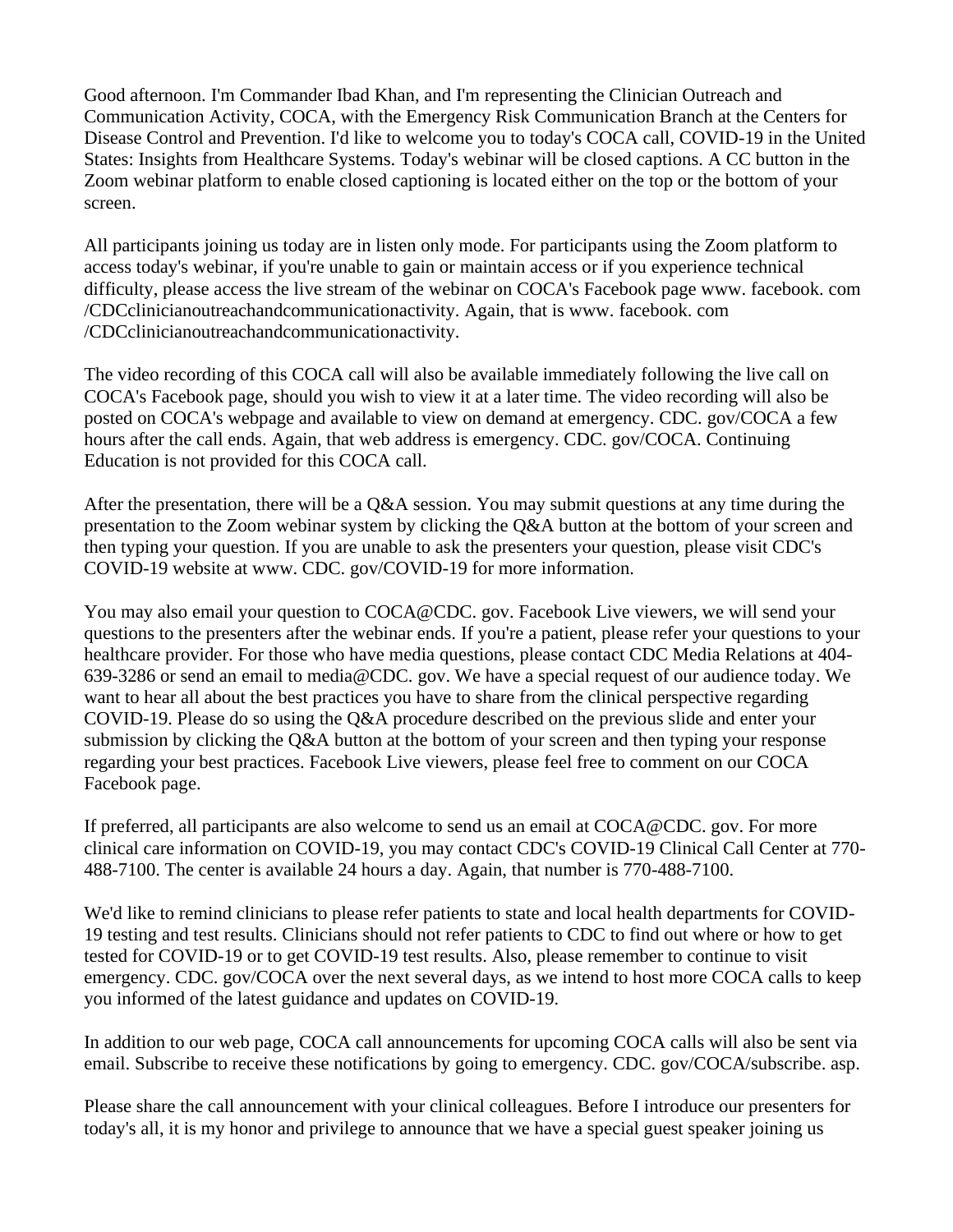today, Dr. Robert Redfield, the director of the Centers for Disease Control and Prevention and Administrator of the Agency for Toxic Substances and Disease Registry. Dr. Redfield, proceed.

Thank you very much and good afternoon. I appreciate the opportunity to speak with you today. I think, as we all know, we are confronting the greatest public health challenge to our nation in more than a century. The current data indicates, however, that the pandemic is reaching a peak and declining in many parts of our country, where we're seeing decreased activity. Before my colleagues talk about what they're seeing in our health system, I just wanted to take a moment to personally reach out to each of you and tell you how grateful CDC is for all that you do.

The healthcare workers, you all putting your own health at risk each day are truly the heroes of our pandemic response. We always understood that healthcare workers would be essential combating pandemics, but I think you can see with this one, it's more true than many of us, I think, anticipated. You're in the front lines, and you face an unprecedented situation. I want you to know that protecting healthcare workers, yourselves, your colleagues is a priority for CDC, and we continue to try to focus on our public health response collectively. We've been working aggressively to advise healthcare personnel on how to keep one safe in this crisis.

This virus is clearly one of the most infectious respiratory viruses, I think, that we've ever had to deal with. We're trying to regularly develop an update our guidance resource practical tools that can be used to prevent COVID infections among healthcare personnel, as we learn more and more about this virus and how it is spread. We have released strategies to help healthcare facilities and personnel make the best use of PPE, as we hear from many of you on the ground where there's been episodes of lack of supplies or strain on the health system. We understand that our guidance and strategies -- we've had to alter some and because of the crisis mode of the current outbreak in our country, as you've seen with strategies, to try to reuse N95 masks et cetera. But these all reflect the hard realities of the crisis that we're trying to respond to and do all we can to try to keep healthcare professionals safe.

I will say myself personally, and I know my colleagues at CDC are inspired by the dedication that we see in healthcare professionals every day. Earlier this week, we did release the first report of healthcare professionals that became effective COVID-19. The report was up through almost nearly 10,000 individuals in early March, and the good news was a majority of those individuals did not require hospitalization. I think, yesterday, the numbers now are up to almost 16,000 healthcare professionals that have become infected. I wanted to take a moment to just remind us all that we're going to get through this together.

I think the other day many of you saw the announcement of guidance to try to begin to open up America again. When this outbreak first started, back in our first case in, I think, January 21nd, 22nd, a single case returning from China. During that period of time, from then and all the way to February 27th, this nation had 14 cases, all of which were linked to China travel. I will say that a majority of those cases, 11, were actually diagnosed because of astute clinicians that were practicing medicine that put COVID-19 in their differential diagnosis and was able to establish that diagnosis based on that epidemiological link. Obviously, since then, we've seen progressive community transmission throughout our nation, and I think many of you know the state of the outbreak.

In opening up America, again, I just want to come back to how important the work, that you as healthcare providers, is going to be. In the early outbreak in January, February, we were able to use containment as our major public health strategy. And it really was an effective strategy of early diagnosis, as I said, many times, because of astute healthcare providers followed by contact tracing with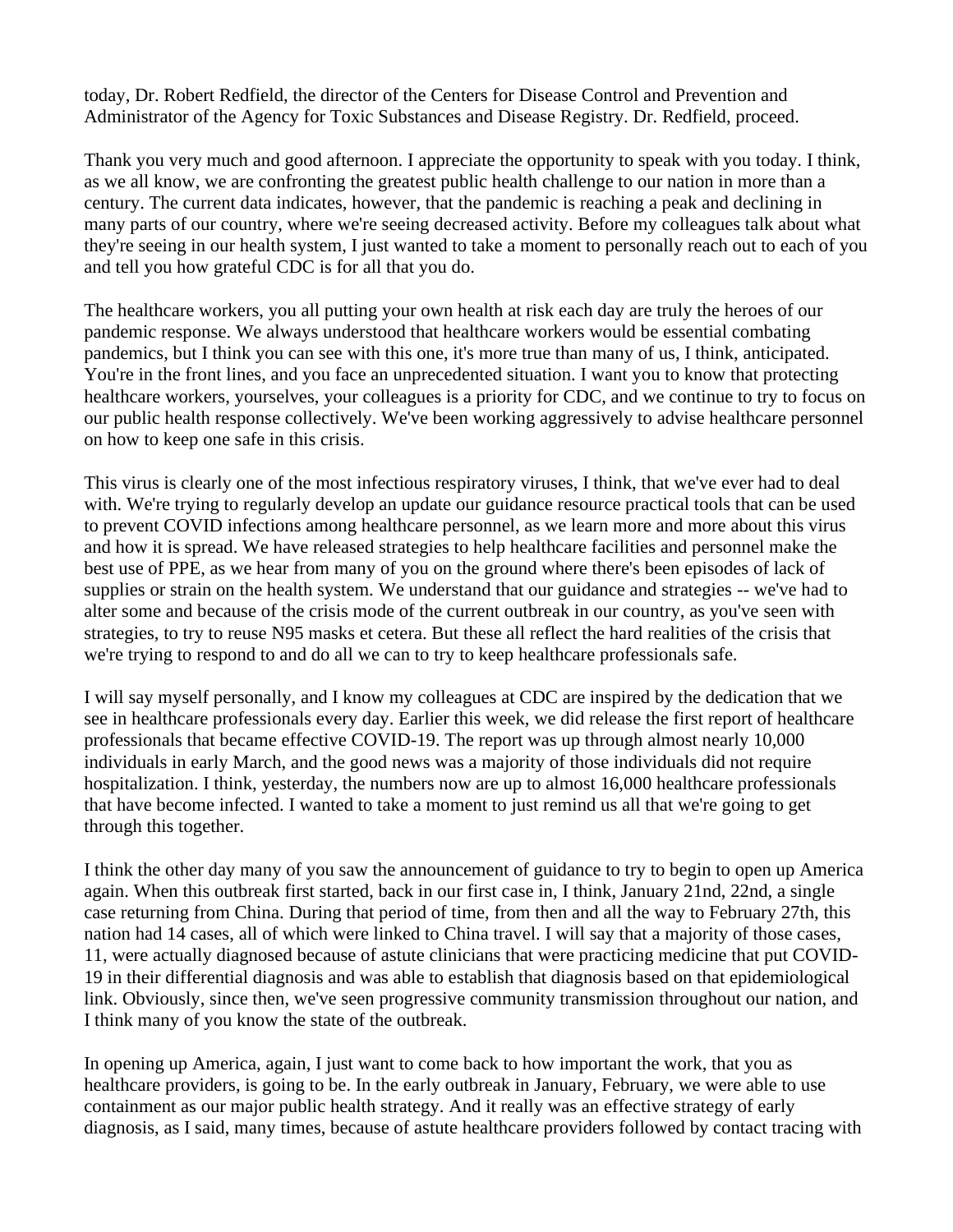your public health colleagues, isolation, and quarantine. And we were able to really have the containment strategy work, but then we saw that, unfortunately, the epidemic spread. We had sustained community transmission, and the public health containment strategy was no longer able to be conducted with the public health systems that we had and went into aggressive mitigation, and that's where we have been since.

We're now at the stage of reopening America, each state will develop their own plan and timing to do that. But the goal of that is to go back to reembracing containment as our central public health strategy, which is then further supported by different degrees of mitigation. And that containment is 100% dependent, again, once again on astute healthcare providers to be able to make an early diagnosis, isolate those individuals, work with your public health colleagues to do comprehensive contact tracing, and new diagnosis of the contacts, isolation, and then contacting their contacts. And you can see, over and over again, so that we can prevent this virus from being able to reenter into our society in a way that it has sustained community transmission. And I just want to emphasize that it's the backbone of our healthcare system, healthcare providers like you, which will determine whether we're successful in being able to bring containment back with these aggressive public health measures as the principal strategy to contain this virus.

We have some time to do that. As the nation opens up, it's going to be critical that cases that are identified are identify quickly and their contacts are evaluated effectively and efficiently and comprehensively. But it's also important that we build this team together, because it's very, very probable that next late fall 2020, winter 2021, that we will be back in the throes of fighting a substantial outbreak against this virus. And hopefully, this time we'll be able to stay in the mode of high containment because of astute early diagnoses, contact tracing, isolation, that you all will be a critical component of. So, America is a resilient nation, and I've got a lot of confidence in the American spirit to get this done.

I have enormous confidence in the medical capacity of our nation and the professionalism and the commitment of all of you. I'm confident that if we continue to work together, we will not only protect your patients and your coworkers, but we'll be able to protect our nation by allowing this public health response to basically challenge and defeat this virus. Lastly, I just would like, you know, this is a bidirectional learning. We learn a lot from each of you. Obviously, if you have insights, issues, concerns, things that you think need to be done better in the public health response, I truly do invite your comments, and I would appreciate them.

So, on behalf of everybody at CDC, I just want to thank you all for what you do. Thank you.

Dr. Redfield, thank you for your time, your expertise, and insight, and especially for your leadership. At this point, I would like to introduce our presenters for today's COCA call. Our first presenter, Dr. Aaron Harris, is the Team Lead for the Healthcare Systems Coordination Team for CDC's COVID-19 response.

Our second presenter, Dr. Nancy Foster, is the Vice President of Quality and Patient Safety Policy at the American Hospital Association. Today's third presenter will be Dr. David Reich, President and Chief Operating Officer at the Mount Sinai Hospital in New York. And our final presenter is Dr.

Amy Compton-Phillips, the Executive Vice President and Chief Clinical Officer at Providence St. Joseph's Health in Washington. Please note that Dr. Harris and Foster will not have presentation slides today. As such, the slides will not move during their presentations.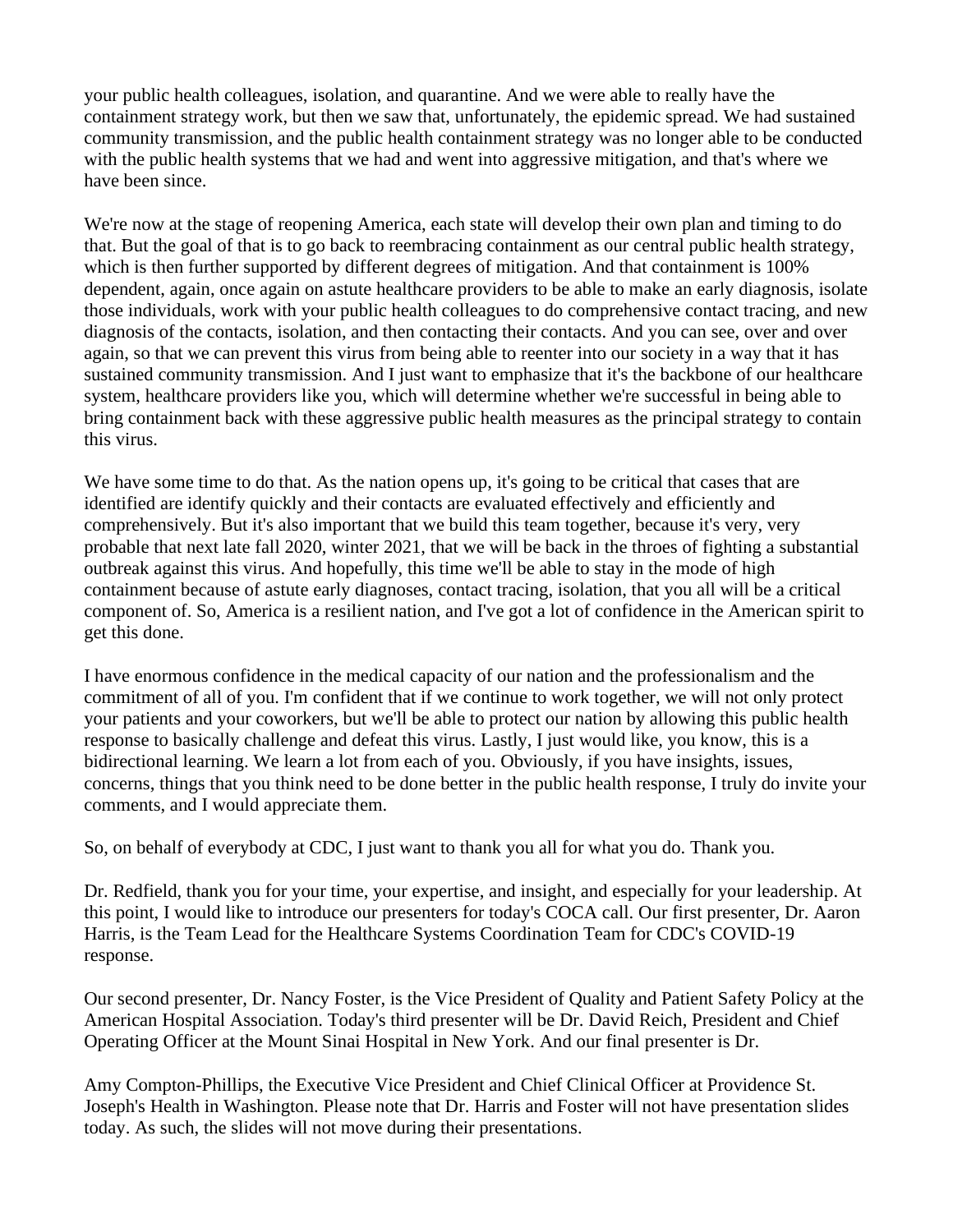The slide presentation will resume when Dr. Reich begins presentation. I would now like to turn it over to Dr. Aaron Harris.

Dr. Harris, please proceed.

Thank you, Commander Khan and thank you, Dr. Redfield, for your opening remarks. CDC's Healthcare Systems Coordination Team is tasked with monitoring the impact of COVID-19 on the national health system. As part of this effort, we are really excited to learn early lessons from hard-hit health systems responding to the crisis on the frontlines. The number of cases of COVID-19 being reported in the United States continues to rise quickly, as we are in the acceleration phase of the pandemic.

As of April 16th, 658,873 reported cases of COVID-19 have been detected in all 50 states and territories. Most US states now report some community spread of COVID-19, of those, 30 states report COVID-19 cases are widespread. The overall cumulative COVID-19 associated hospitalization rate is 12. 3 per 100,000 persons with the highest rates in persons 65 years and older at 38. 7 per 100,000.

Hospitalization rates for COVID-19 in older people are higher than what is typically seen early in a flu season. CDC is also modifying existing surveillance systems to track COVID-19 impact on healthcare systems. CDC and state and local health authorities have been listening to patients, clinicians, and healthcare facilities to learn which challenges are most pressing. And CDC has been issuing guidance based on best available evidence to address these challenges. Certain jurisdictions and healthcare facilities have already experienced intense pressure on their health systems due to COVID-19 and have learned what strategies worked for them and which didn't, regarding their staff, space and supplies needed, and responding to this crisis.

Other jurisdictions and facilities may still be in the pre-crisis period and can learn from those who have already been there. It is important to note that the health systems we will hear from today had existing emergency plans in place, which highlights the importance of being prepared. We are fortunate to be joined today with Dr. Reich from the Mount Sinai health system and Dr. Compton-Phillips from the Providence health system to share valuable experiences and early lessons learned, including staff engagement and training, including integration of surge staff, innovative methods of care delivery with telemedicine, creating COVID-19 wings at their hospitals, doubling ICU capacity, including ventilator acquisition and management, including increasing ventilator capacity through use of non-traditional ventilators, therapeutics and clinical trials, and respecting the mental health strain on their staff.

The insights shared today on the call, as well as through the webinar chat function, will aid CDC in developing further guidance for healthcare facilities and health systems. Thank you. I will now turn the presentation over to Ms. Nancy Foster from the American Hospital Association.

Thanks so much, Dr. Harris. Let me begin by thanking you and your colleagues at CDC. I know that the AHA has been extremely pleased to be able to push out your guidance to all of our member hospitals and, in fact, all of the hospitals across the country. It has been so extraordinarily helpful to them, as they prepared and learned more about COVID-19 and began to deal with it.

We constantly hear from our members that they want more from CDC. So, I guess that is the challenge in front of all of you, but it's been such a great pleasure to work with you and your colleagues. And we count that as one of the great opportunities that continues to be there for all of us going forward. Let me talk a little bit about healthcare systems, just to sort of set the groundwork for what you'll hear from Dr. Reich and Dr. Compton-Philips, healthcare systems that the American Hospital Association has the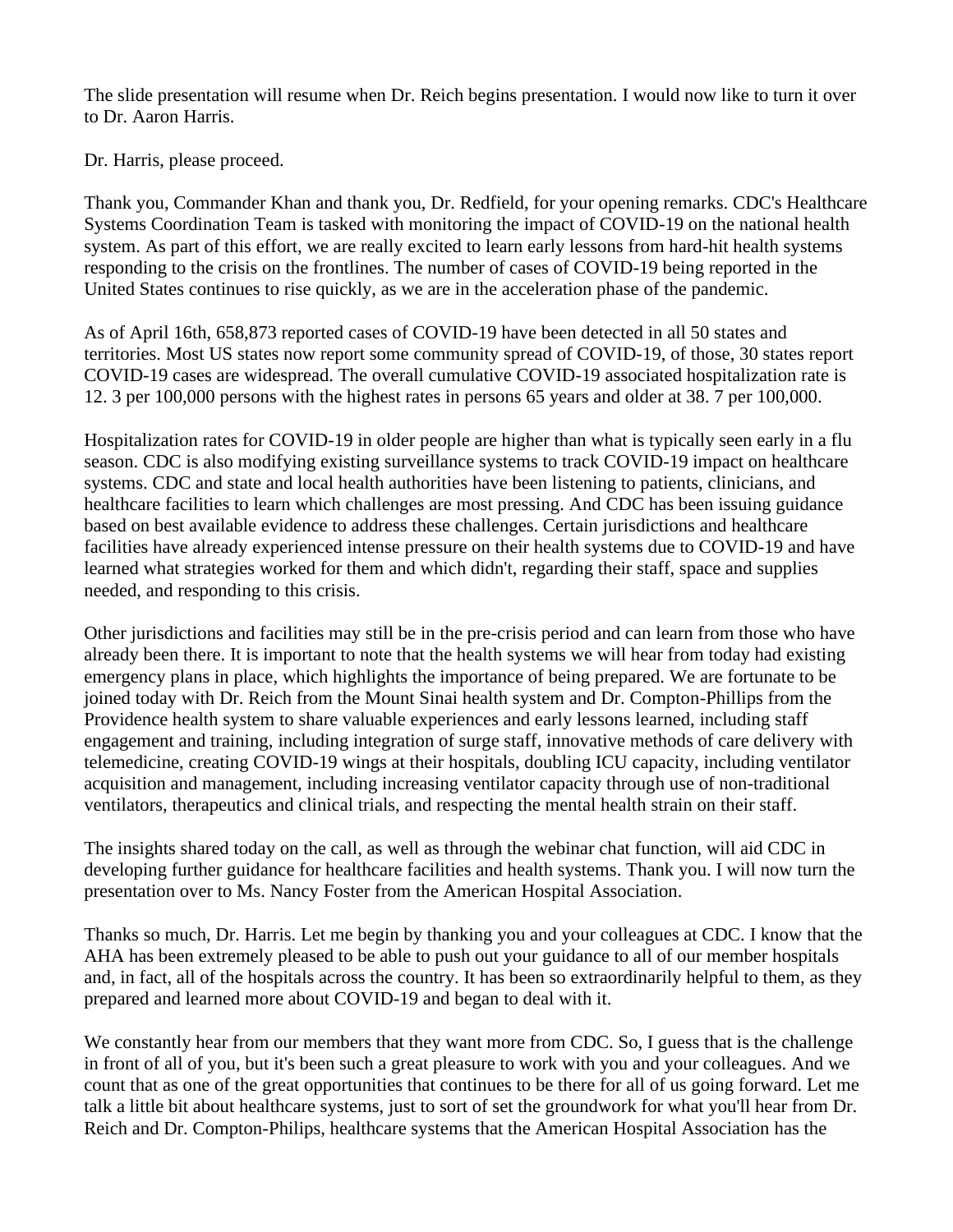pleasure of representing all across the country, but they are highly varied. Some are multisite, multihospital systems that have a presence across a large number of states. Some are more regional and may surround a core hospital. You may see that in, say, an academic medical center or another large hospital in a region taking responsibility for and working with a series of smaller hospitals in their community. And then there are some that are just small regional coalitions of hospitals that have come together to really share information, share resources, and make their communities healthier.

The special strengths of working together in a health system are many, but let me highlight just five of them, that have proven to be really instrumental in the response to COVID-19. The first one I want to call out is that many of the health systems we have the privilege of working with have their own data teams, have a strong analytic team, and they are using that constantly to understand what's going on with their communities, what kind of patients are coming into them, what medications are working, what strategies are working, and so forth. It really drives decisions for their system, and they are able to take the decisions and the strategies that are working in one hospital and share that across many hospitals. It is complimented by the fact that they often have individuals who have the habit of following the literature in their particular field and who share those learnings in a way that is digestible and useful to their colleagues, so that everyone can learn from this consensus of the literature about what is most useful. That strength has provided such a unique opportunity for many of our healthcare systems to really get ahead of the curve, before it came into their community in ways that I think will prove to be one of the best practices ever for addressing any kind of emergency.

The second one I want to call out is the ability of a system to be able to move resources as needed. They often have more purchasing power, they have greater access to capital, and those are very valuable resources. When you have to do something quickly, you have to stand up tents or new structures, so that you can appropriately house additional COVID patients or screen for COVID in your parking lot in a tent or some other structure. These kinds of resources are very effective. One of the things that we saw from some of the hospitals and some of the systems is that they were able to move needed resources like PPE or ventilators around within their system in order to feel like the wave that was about to hit one community was well resourced in that community and then to shift those resources back if another part of the system was now faced with an outbreak.

I want to come back to this notion of great financial stress, because as we look across the country, we are seeing more and more hospitals under extreme financial stress. Many of them run sort of at razor thin margins anyway, but the double whammy of having to invest resources in preparing to address an outbreak in your community and having to curtail normal operations in your facility, normal elective surgeries or other procedures that could be put off, safely put off, has really caused financial strain on many hospitals. We believe that our systems are more able to sustain that kind of financial stress. They have a deeper set of resources at their epicenter, and I am critically worried about the small standalone critical access hospitals and other small standalone hospitals in this country, that are experiencing that stress but don't have that same depth of financial resource to turn to. It would not surprise me to hear more and more of those hospitals talking about thinking about bankruptcy or other severe steps in order to recognize the financial stress that they're under.

The third thing I want to call out is that our large systems have greater numbers of staff with the requisite expertise to address the COVID patients. And oftentimes, they have relationships with universities or companies that are engaged in innovating in their community, so coupling that expertise with those who want to innovate. We've seen a number of innovative strategies, new waves. In fact, I'm hoping Dr. Compton-Phillips will talk about some of the very innovative things that Providence did, including the standing up of 100 million mask campaign, that AHA has been privileged to take over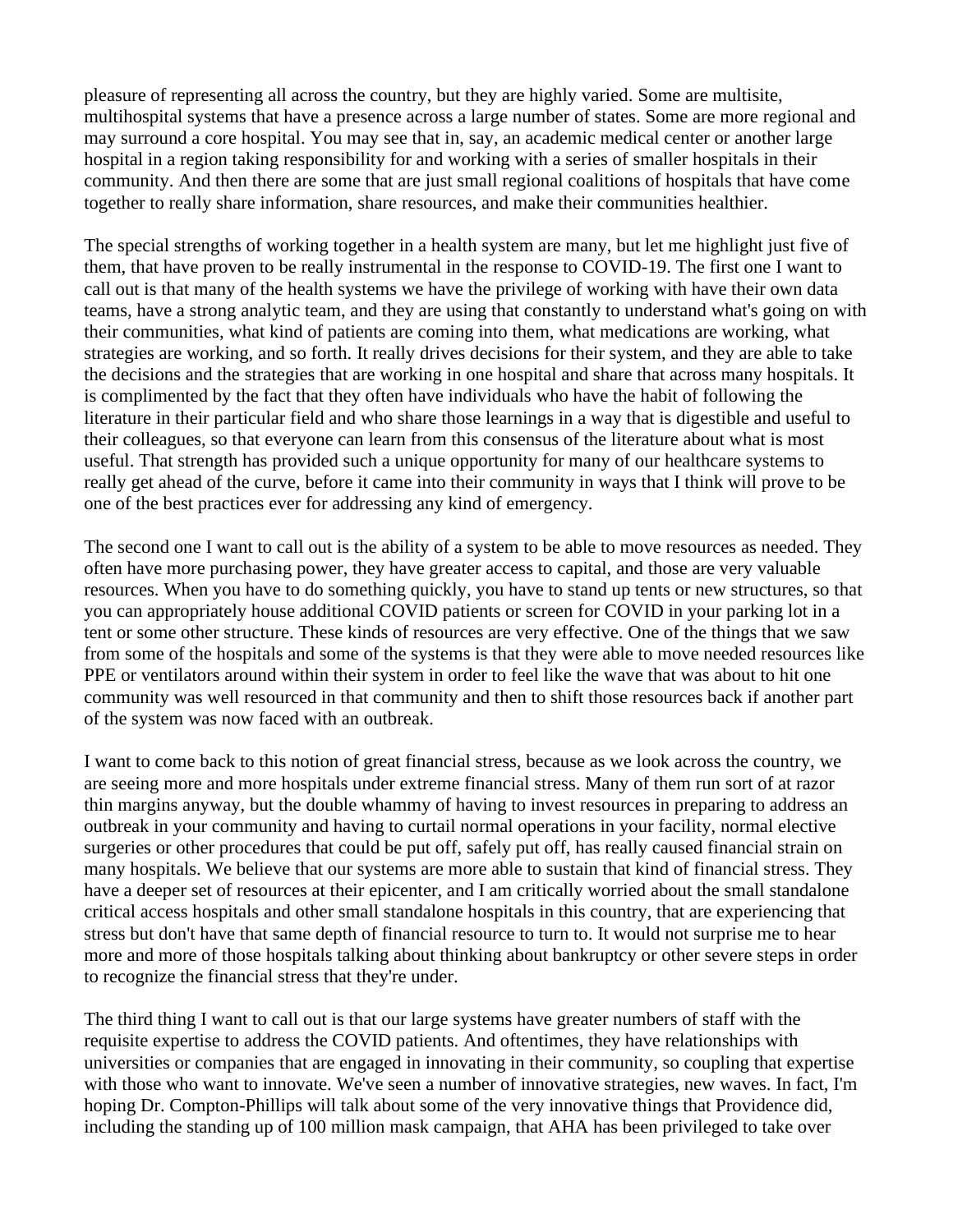from them and disperse masks, engage with new, novel providers of face masks and face shields and a variety of personal protective equipment that is so desperately needed.

The fourth thing I want to call out is the existing telehealth platforms that many of these systems had, that they were able to augment and strengthen in order to do virtual visits and keep people healthy, particularly those with chronic diseases, while not having to have them come into the hospital. So critically important in this era, and I think set a pattern for what we will see going forward in the future. Certainly, I hope that that will be a part of the transformation of America's healthcare system coming out of this whole experience. And then, the final strength I want to call out is this notion of being able to use the real strength of a centralized system. Not all of our systems are centralized, but those that are, that have this common EHR platform, that have an ability to share data readily across all of the hospitals in their system, and that can think strategically about how to cohort COVID patients in a community, so that they might have a single hospital taking the bulk of COVID patients in a particular community, or at least able to marshal the right experts to the right hospital to take the most seriously ill COVID patients to intubate them, to put together intubation teams and to really effectively use those strengths across the healthcare system to bring them to bear on the patients in a particular community has been remarkable.

In addition to the strengths, I think there are a couple of special challenges for our large systems that I'd like to call out. One, those that cross state lines and have to deal with multiple jurisdictions have had some particular challenges in this outbreak. In fact, as we've talked to hospital systems that cross multiple state lines, one of the challenges is trying to keep up with all of the different statewide decisions and community decisions on who should self-isolate, who can come to work, what's the surge plan, what are the different data collection strategies. Those things take a lot of time and sometimes take resources away from actual care of patients. So, when you have to manage it across a lot of different domains, it is indeed a challenge.

I think, strategically, the nation needs to think carefully about how to work more effectively across the states and with the federal government to have a more unified approach to many of these that will be essential for addressing any kind of outbreak going forward, whether it's another wave of COVID-19 or it's a different pathogen that comes at us. The second challenge, which may also be an opportunity that many have faced, that we've heard from, is that they are seen as the coordinating force in a community. They're the largest healthcare delivery system in some communities, and therefore, they are seen as that coordinating force, which is a good thing in many respects. But for some of the hospitals in some of the systems, they were so busy trying to prepare themselves to take care of these critically ill patients, that it was a challenge to be able to spare the resources to help others get prepared as well, including nursing homes and smaller hospitals and private physician practices and others. So, we need to think about that carefully and how we can make that happen more effectively going forward.

And then, finally, probably a challenge that many systems have routinely is the larger they are, the harder it is to maintain this link to the community that is so vital to maintaining the trust of the community and delivering the right care for them. And particularly at a time when everyone in the community is feeling stressed, that trust is so important. So, how they've been able to engage with their local communities, while still maintaining this national or regional presence has been varied across the country, but it is something much on the minds of many of our system leaders as I know. In conclusion, I just want to point out that we'll talk a lot about some of the ways in which systems have responded, and I'm, like all of you, looking forward to hearing how Mount Sinai and the Providence health system have responded to this challenge. Even as we turn to recovery and to the next stage, which would be rebuilding, I think in all of that systems will play a critical vital role.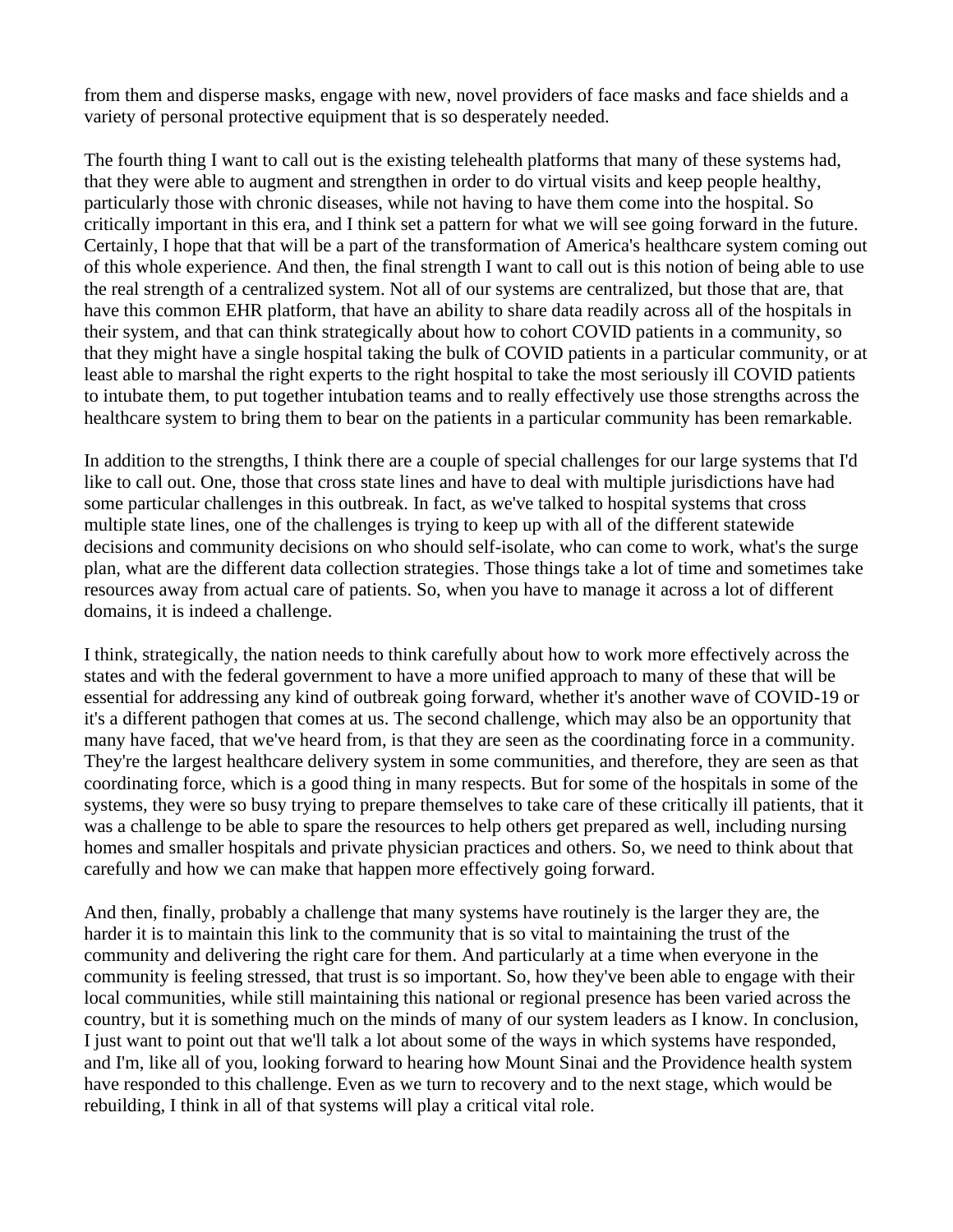Maybe a little bit different depending on their own structures, but working together, sharing these kinds of stories will be vital through each of those stages of response, recovery, and rebuilding. With that, I'd like to turn it over to Dr. David Reich.

Thank you very much, Dr. Foster. My name is David Reich. I'm the President and Chief Operating Officer of the Mount Sinai Hospital, one of the eight campuses of the Mount Sinai health system. Next slide, please.

I think I'll go through this relatively quickly, but we'll start with the disclaimers slide that the views expressed in this presentation are those of the author and my compatriots in infection prevention throughout the Mount Sinai health system and do not necessarily represent the opinion of the Centers for Disease Control and Prevention. Next slide, please. So, being eight hospitals located throughout New York City with one hospital in Long Island, we, before COVID, would say that we had 4. 1 million annual patient visits, 410 ambulatory practices, 42,000 employees, and one medical school, the Icahn School of Medicine at Mount Sinai. And the pretty view that you see on this slide there, is of the campus where I work at the Mount Sinai Hospital, which shares the medical center campus with the School of Medicine.

Next slide, please. The major challenges could be thought of in these four buckets here, and so I'll just go through them relatively quickly in the interest of time. As far as personal protective equipment, I think that I'm saying nothing that none of you don't know already, that supply chain is extremely challenging when everyone around the world is competing for the same equipment. Training our staff has been extraordinarily difficult, especially when the equipment seems to change day by day sometimes. I saw pink and blue gowns today, and yesterday they were green, and then contingency planning is extremely difficult in circumstance where there is maybe two or three or five days of supply on hand.

Extended use and limited reuse of PPE has become very important to us, and I will come back to that later. Workforce management is key. We'll go over communication a bit later, but once again, communicate, communicate, communicate. We have to constantly be in touch with our staff. Sometimes emails work, sometimes rounding works, sometimes it's communication from supervisors down through the staff at the unit level.

It obviously has to be sort of tailored to the moment it has. Employee engagement has been so important to us, because our employees have been true heroes. I know that word is overused, but it is definitely so true, but making them feel that they are the most important thing to us is a challenge, especially when there are shortages of PPE et cetera. I want to make a key point right now about leadership redeployment. With the vast number of incredibly ill patients that came into our health system, three of our campuses are outside of Manhattan.

One is in Brooklyn, one is in Queens, and one is in Nassau County, which is part of Long Island. They were overrun, and one of the hospitals had a particular problem, in that two of the key leaders became ill, and it really started to fall apart at that hospital. And the key message that I want everyone to remember from this presentation is that when you have to send substitute leaders in, we didn't send one, we actually sent in a team. We sent in a chief operating officer, a chief nursing officer, and delegations of people from the Department of Surgery and other departments, because you really had to almost swarm into that hospital with a new leadership deployment team, because they were so overrun. And then, of course, we acted like a system and transferred as many patients out of that hospital as we could.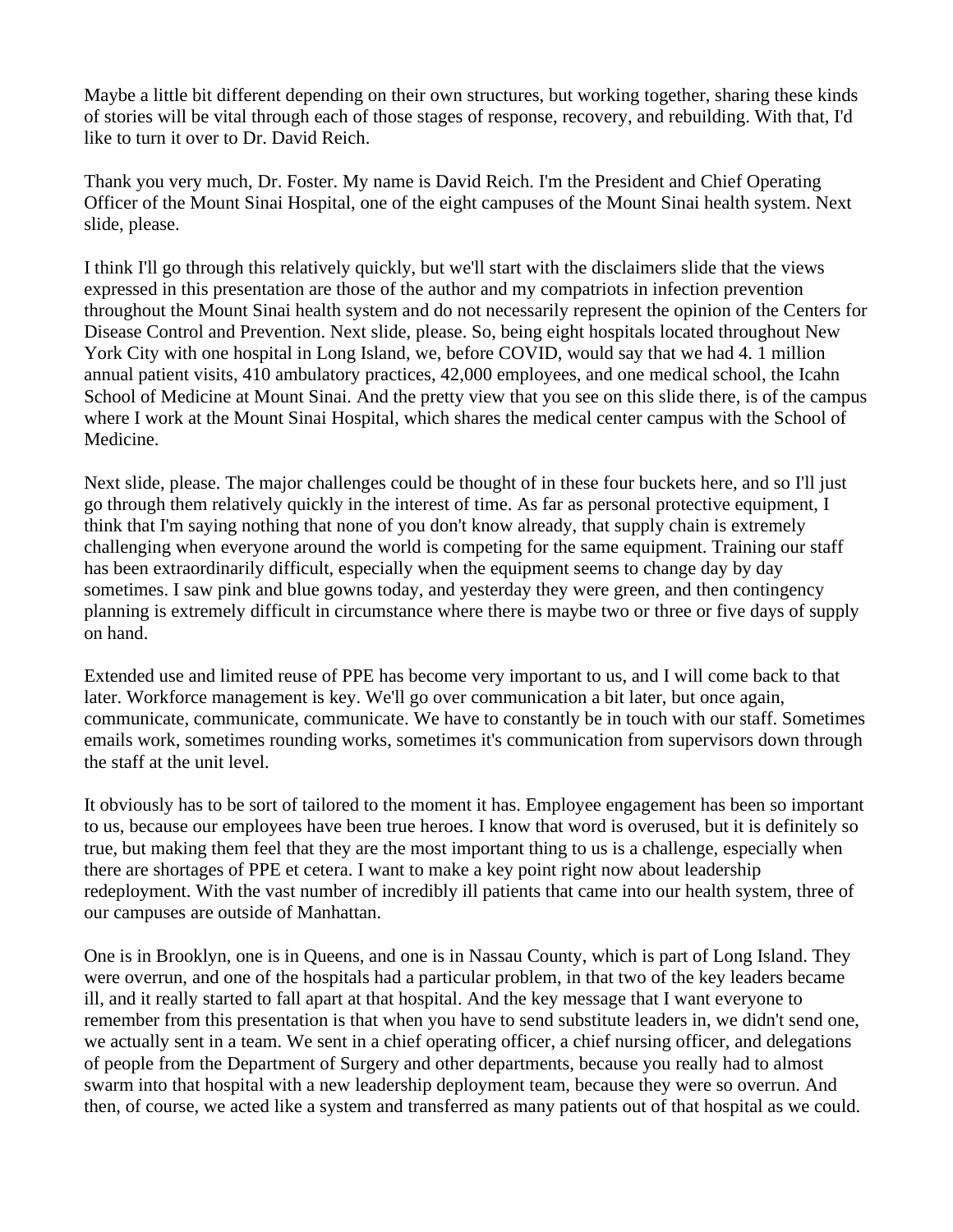We'll come back to that. Increasing the workforce is very challenging, once again, when everyone's competing for agency nurses, chief, sorry, CRNAs, certified nurse anesthetists. I'm an anesthesiologist myself, and so the CRNAs are a very versatile workforce in this particular crisis. And then, team-based care models effectively means that when you stretch nursing beyond their normal capacity, you have to embed physicians and advanced practice providers in with the team, so that the traditional functions of nursing and physicians and advanced practice providers, they blur, and they blur actually fairly effectively, because in a moment of crisis people do come together. Physical plant and increase capacity.

Expansion of our critical care capacity was dramatic. I will go over that in the next slide, but at one point, by my estimation we have about four times the normal number of patients on ventilators at Mount Sinai Hospital. We increase the number of negative pressure rooms by an order of magnitude. We built in non-traditional care spaces, which I'll come back to that being tents that people talk about, but also in lobbies and atria. And our use of telemedicine skyrocketed by about 1000-fold.

Maybe we just weren't so good at telemedicine before, but all of a sudden, it became the only way anybody could see a patient on the ambulatory setting. So, we went from maybe 25 in the month of January to something in the neck range of 2,500 in the month of April or whatever, you know, averaged out over March and April. Testing and therapeutics. Getting in-house testing going was not easy. Laboratory professionals want tests to be reliable and valid and so does the rest of us and doing that in days instead of weeks and months is not an easy thing to do.

They did an amazing job. We'll go back into ventilator acquisition and management a little bit more. As an anesthesiologist, this is something I do feel comfortable talking about, and I've learned an awful lot about convalescent plasma, since we have one of the larger programs in the nation right now, and we'll come back to that as well. And providing access to clinical trials, not just at the university hospital, if that's what I might call this campus, but across all campuses is something that was extremely important to us and frankly, to the esprit de corps of all of our campuses. And finally, I'll go into the anticoagulation protocol.

Next slide, please. This is not the totality of our health system. This is the five of our eight campuses that have EPIC, as the electronic medical record, but the growth rate and the slope, I think, gives you some very important points to look at. If you look at the point of about March 22nd through March 25th, everyone from the governor on down was in a state of extreme anxiety, because we were doubling at one point every two and a half days. Thank goodness, social distancing and all of the other mitigation factors that were put in place in the state and the city of New York were effective, because we have now reached the point where the plateau was this week.

And we've finally starting to slowly come down on that from the peak of the curve and then the postpeak plateau. Next slide, please. This timeline was put together painstakingly by my amazing colleagues in Infection Prevention, and in the interest of time, I won't spend too much time on it. But these slides are going to be available afterwards for any of you who want to study in great detail. But I want to show you that on February 29th, a day I'll never really forget, because I was having a very nice dinner when I got a call from Dr. Gopi Patel, our Chief of Infection Prevention at Mount Sinai saying the first patients were coming in for testing, a couple that had traveled from a nation where COVID-19 was endemic, and that test was positive the next day.

And that's when we knew that it was not just theoretical anymore, it was very real, and the New York pause followed shortly thereafter. Already, by the middle of March, we had implemented social distancing in the state, and we were able to bring in-house testing live on March 17th. Now, that was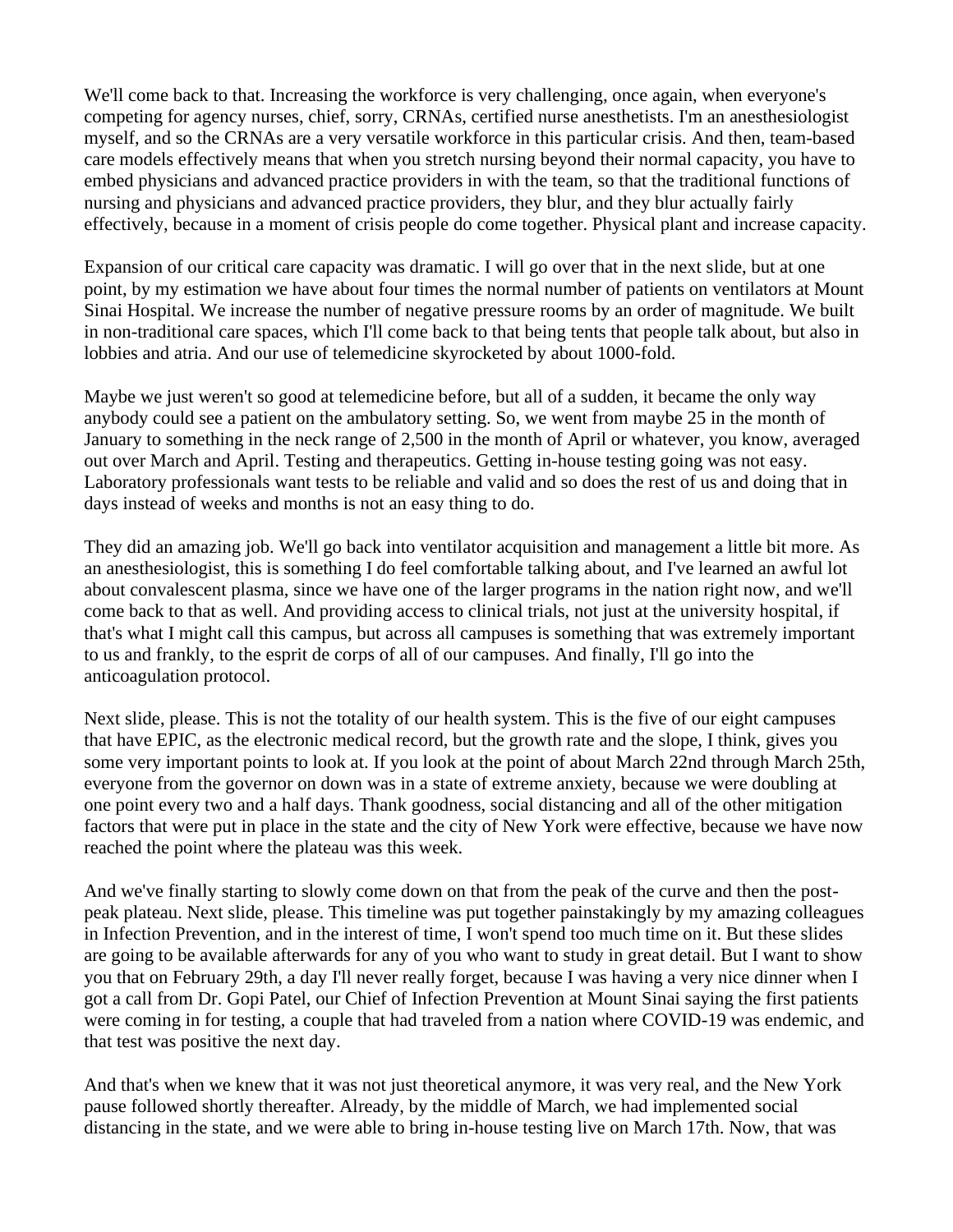extremely important for us, because we were burning through PPE at a crazy rate, because the patient's under monitoring and the patients under investigation were waiting days, sometimes up to six days, before the external laboratories were able to get us results. And in our case, we were able to use one of the major company platforms, our case it was Roche, and that was a game changer for us in terms of knowing within 12 hours what the status was of every patient under investigation, and that eliminated the patient under monitoring candidate.

I will also note that we were blessed on March 24th, because we were able to import a test for antibodies from our research laboratory into our clinical laboratory, operating first under the emergency use authorization of our state laboratory in Albany known as Wadsworth, and then, just recently, about two days ago, we received an emergency use authorization from the FDA. But this was extremely important, because within only a few days of that we were able to begin the convalescent plasma program, using donors where we were able to know to a certain extent what the titers were. Although I want to be clear that the FDA has only given us an authorization for qualitative testing, but we did do titers on those patients. Next, I do want to point out that on March 26th, we started something which still exists to this day. We started putting two patients in ICU rooms, and we still have over 30 of those, and that is extraordinarily challenging for our staff, but something that was very much a key to our success in managing four times the number of ventilated patients.

On April 1st, 2020, we had the opening of field tents in Central Park, which is quite a sight to see. I have a slide of that in a moment and then greater than 1,500 patients in our health system on April 4th, 2020, and on April 8th, opening our first COVID-19 unit devoted to palliative care. A hopeful note on April 14th, 2020, we had discharged alive over 2,400 COVID-19 patients. Next slide, please.

In personal protective equipment, it was extremely important, when we were able, to establish special droplet precautions as a standard for the management of patients outside of the aerosolizing procedures. I don't think I need to tell this audience what special droplet precautions are. But effectively, it is not obviously the N95 mask, but the N95 respirators had to be preserved for aerosol-generating procedures. I will say that, though, there is a psychological benefit for our staff of wearing the N95 under a surgical mask. And so, as much as this was so important to us in the early stages of this, because we just didn't have enough N95s, it did not achieve the psychological needs of our staff.

And I think that's the fair point to take away from this slide. Next slide, please. In creating a better psychological spirit, a psychological sort of the sense of wellbeing that needed to be there for the floors, we move to what we call extended use PPE units. Now using what's probably a few miles of red, yellow, and green tape by creating zone markers on the floors of what's a hot zone, what's an intermediate zone, and what's a clean zone, we were able to, again, provide a better system for our staff to understand exactly how we should have limited reuse and extended use of N95 respirators, such also that it extended to extended use of the isolation gowns. If a patient is not on contact precautions for another pathogen, if the gown is not ripped, torn, or soiled, the gloves are removed, and hand hygiene is performed.

People felt comfortable with the extended use of the isolation gowns and, of course, the use of the N95 respirators. Next slide, please. Next slide, please. As far as workforce management, communication was just so important. This slide is me, and sometimes I wear a white coat, sometimes I wear a suit, but I do what I call elbow bump rounds, and I try to walk the COVID Hospital, which is about 90% of our total adult medical surgical and critical care hospital every day.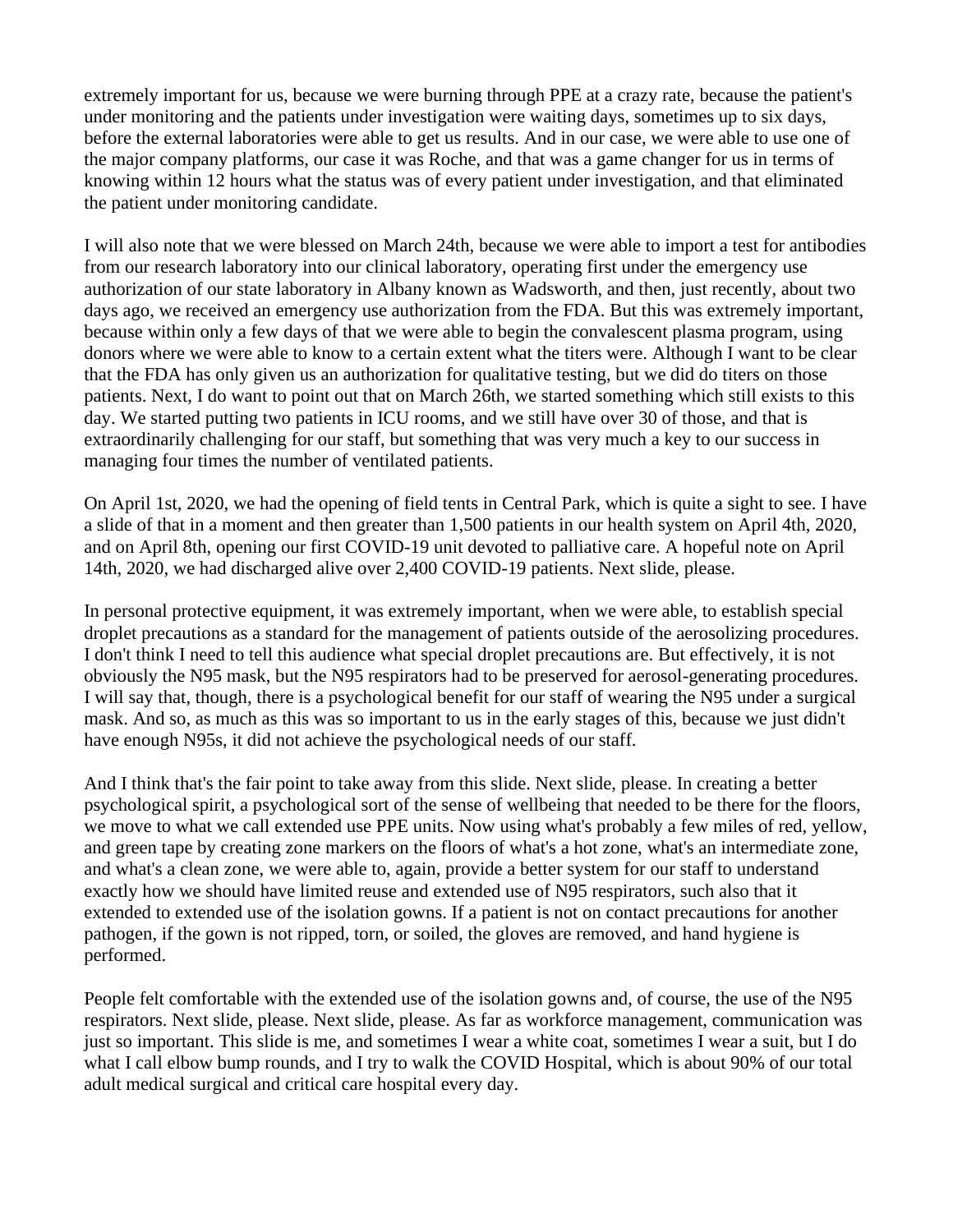It's 9,000 steps. Thank you to Dr. Patel for teaching me how to measure the steps on my iPhone and doing twice daily huddles with local leadership. Crisis communication broadcast messages generally come out from the system as a whole, and we try to restrain ourselves from doing site-based messages to things that are very specific. We do twice daily calls also with our bargaining units.

We do have extensive unionization of the workforce in New York City, and maintaining a close relationship with union leadership has been very important to us. We've been doing weekly virtual town halls, and I do those here on this campus together with the dean of the School of Medicine, and they've been very well attended. At one point, we had more than 3,800 people, and we're about 10,000 people on the campus to give you an idea of how popular they were at the time when the anxiety level was so high. And then, I think it's time to move on to the next slide, please. Ensuring a stable workforce meant redeploying staff and leadership.

We have neonatologists, pediatric cardiologists, orthopedic surgeons, and rehabilitation medicine physicians, and advanced practice providers that are now working with hospitalist teams and critical care teams. Everyone lost their original title and became something new. We put out educational materials about the management of basically respiratory failure and critical care of these patients. And the team-based care model I referred to before essentially means that everyone forgot about what their original role was and figured out what their new role was. And I have to say people were very innovative and thoughtful about it.

We use volunteers and external staff. We pay crisis pay to effectively everyone other than physicians, nurses, advanced practice providers, the support services. We had incredible food donations, sleeping arrangements that were donated, respite stations, so that we could give our staff some support and set up wellness initiatives in the form of crisis hotlines and other means of supporting the staff. Next slide, please.

These holes you see, these white panels with little holes in them, those are negative pressure rooms that were created by putting HEPA filters in regular patient rooms. We transitioned 10 adult units to COVID-19 ICUs. Ninety-four licensed critical care beds became 240. We doubled the occupancy, as I referred to before. We converted a total of 260 patient rooms to negative pressure room.

We incorporated remote patient monitoring and point of care monitoring whenever possible, and we expanded our inpatient telehealth and consultation services. Next slide, please. These are tents in Central Park. I have been joking to my staff for years that it was such a waste of having Central Park next to us, and we needed to put patient care over there. Now, we have it.

I do, maybe it's poetic justice for my having said so, but it has been extraordinary, and we have right now 47 patients being cared for in those tents in Central Park with our partnership with Samaritan's Purse. They came with excellent physicians and nurses, and they are doing something that we could not do in our health system right now. They are caring for patients that -- in beds that we would otherwise not be able to staff. We've also built patient care space in tents. Luckily, we've not had to use too many of those, but you get the idea.

You have to think about non-traditional space. Next slide, please. Rapid expansion of testing. It was just so important to work with the public health laboratories and commercial laboratories to offer testing as quickly as we could.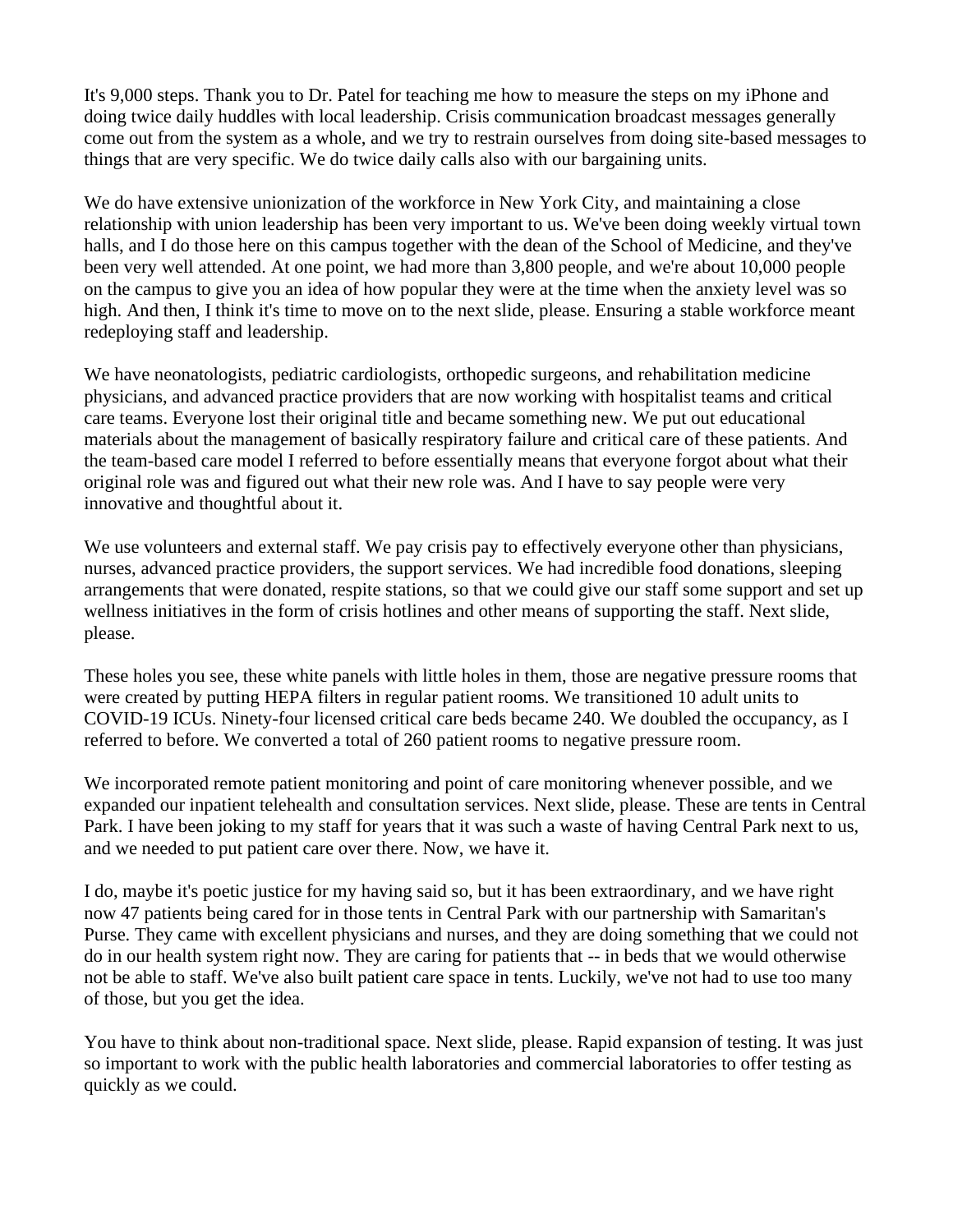And the game changers I referred to before was when we established actual in-house testing capacity. That made a huge difference for us when we're able to test several hundred patients per day. Next slide, please. COVID-19 antibody testing was extraordinarily important to us, because we felt that we needed to do something for our patients other than the existing trials. And we decided that setting up a convalescent plasma program would be extremely important to us.

The first lesson learned is you have to wait 21 days since symptom onset to make sure you had adequate titers and to the absence of viral shedding. Next slide, please. And I think I'll just say that this slide is available for everyone to review later, but this is just a basic algorithm for treatment that worked for us. I'm sure many of you have something similar to that, but the idea is that stratifying patients, since some of [inaudible] mild diseases in the hospital into moderate, severe, critical and multisystem organ dysfunction was very important for helping our staff to rationalize what the care would be across what could have otherwise been a very chaotic enterprise. Next slide, please.

And I think that the response of the New York community to the call for plasma donation has been nothing short of miraculous. We have identified at this point close to 3,000 patients with high titers of antibodies, and several hundred of them have donated to our plasma program. As of this morning, 91 patients throughout our health system have received convalescent plasma. Results are pending. Next slide, please.

So, the convalescent plasma program, in the interest of time, I'm just going to just say one thing, it's a heavy lift logistically. You can do it, and there's the Mayo Clinic sponsored Expanded Access Program. I encourage everyone to go to that website and learn about it, but if you can afterwards, come back to this slide, because the logistics are a bear. But you can do it, and it's very important, and we are hoping that it works. Next slide, please.

I think I'll skip over this slide in the interest of time and so next slide, please. Increasing ventilator capacity was very important. We used our human patient simulation laboratory in the Department of Anesthesiology to soup up transport ventilators and home ventilators to the point where they could deliver higher concentrations of oxygen. And there was, although as an anesthesiologist I don't like the idea, we came up with what we think is a safer concept for ventilator splitting protocols. I'm happy to share our protocols with anyone who writes to me at the end, and there'll be an email address.

Next slide, please. This is the respiratory device usage. Suffice it to say, we are using a lot of respiratory devices. This is a disease that's all about respiratory therapy support, everything from a ventilator on down to high flow nasal oxygen. Next slide, please.

We, along with other centers in the nation, have come to the realization that there is microvascular thrombosis ongoing in COVID-19. And as of last week, we established a system wide algorithm for the management of patients that are coming into the hospital with moderate to severe disease. And we are even looking at, not even looking into, we now have a case series of patients who are receiving thrombolytic therapy for the most severe disease. And I encourage everyone to come back and look at this slide and think what'd work in your health system. This is obviously not yet evidence base, but it is something that all of us feel strongly about, because we've seen so many thrombotic issues occur in the patients with COVID-19.

Next slide, please. We think this is plateau week, and we're past, and we're very happy about that. Next slide, please. And I think it's important to thank everyone. We're putting up a massive sign outside of our campus here to thank our healthcare workers, and I want to thank all of you for listening.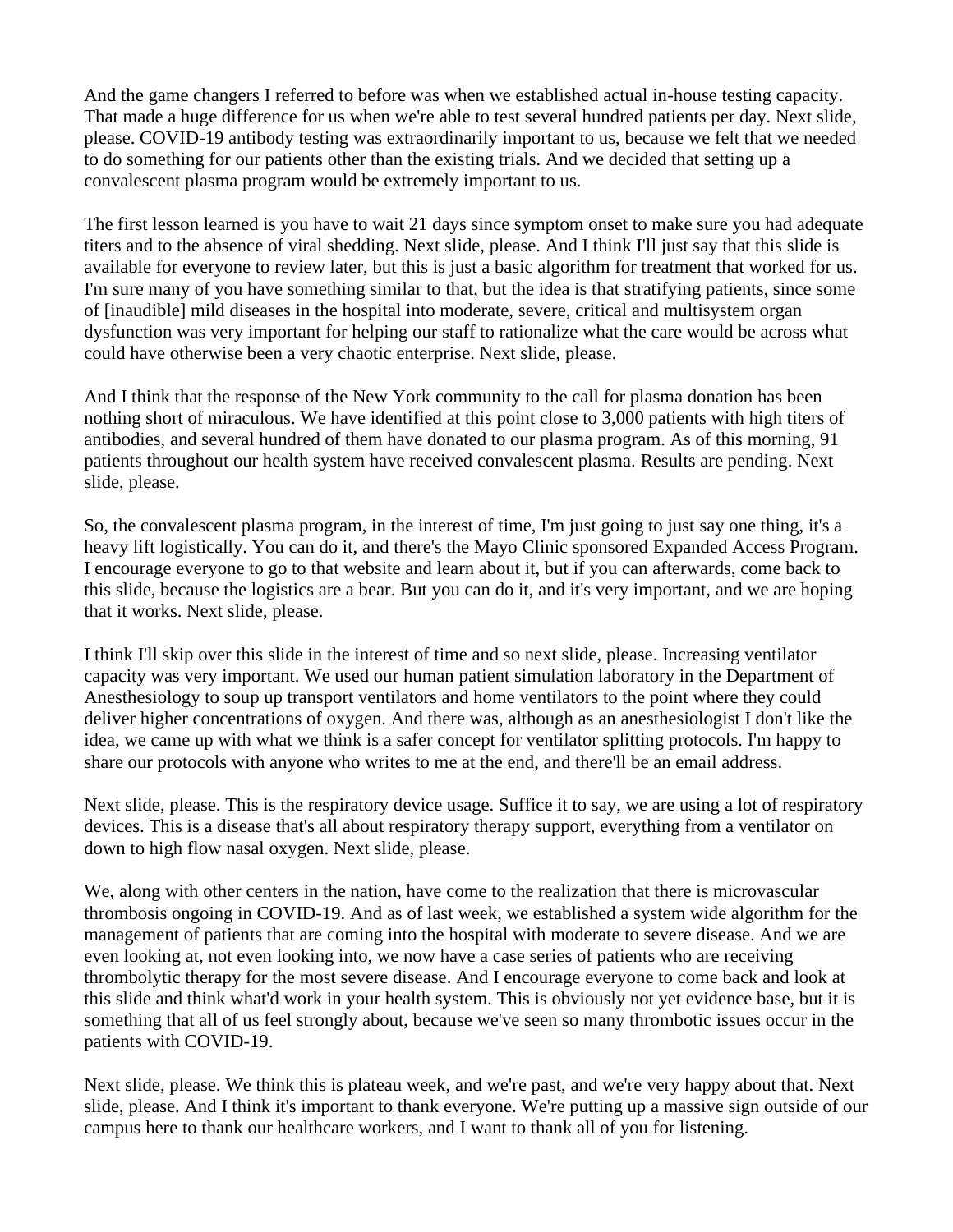I very much appreciate your attention. Next slide, please. And that is my email address, and I promise that our team will get back to any of you who send a question. It is now my honor to and privilege to introduce Dr. Amy Compton-Phillips.

Great, thank you so much, and quick question for the moderator. I know we are pretty close to out of time. What do you think? Should I go ahead and try to go through the talk or would you rather just have questions?

Dr. Compton Phillips, we are very thankful for your time. So, I would like you to resume your presentation like you normally would. We have time allocated, that if we need to go over, that we can do the O&A after you're done with your presentations. Please proceed as you normally would.

Okay. We'll go for that. All right. Well, thank you all so much, and if you go to the next slide, please. I'm Amy Compton-Phillips. I'm the Chief Clinical Officer at Providence St. Joseph Health and internist by background. And for those of you that don't know Providence, next slide, please, we're a large, one more, a large health system up and down the West Coast, and we extend from Alaska down to Southern California to Orange County, as far east as Texas. We have 51 hospitals and about 120,000 caregivers overall. Go to the next slide, please.

And we had the fortune or misfortune, depending on your approach, of getting the first patient with COVID back in early January, late January of this year. And what that did for us though is it made us realize, exactly like you did Dr. Reich in New York City, that this was real. You know, we'd been following it from afar, like all of our good infection preventionists do anytime there's a new emerging disease. But when it hit us in Everett, we actually started, or we put together our emergency command center, knowing that it was here in the States.

And we started doing the work just within the clinical sphere, and then rapidly, particularly with the first case of community transmission in February, we went into full on mode. And so, I'm going to talk about these different elements into the talk, how we actually ramped up our tech enabled care, ensure we'd had a pandemic playbook, so everybody could be on the same page across our system, working with the community. And now, we're actually into the post-crisis, as we're fondly calling the new abnormal, thinking about what does this mean for long-term care, and what does it mean for the future? So, if you go to the next slide, we realized early on that this was going to be bad, and that we really needed to be ready. And we figured that, you know, we would hope for the best, plan for the worst, like people do, and that if we planned effectively and we stayed ahead of the curve, we didn't have to be in reactive mode, that we could actually start helping people, realize we could be the port in a storm. And so, that's really what we've been planning from the very beginning, that we needed to stay ahead and be ready for whatever came our way.

So, if you go to the next slide, our initial framework was that we had, you know, as we were thinking back in early February that we had to be ready to triage a number of people that didn't know what was going on with them to get them access to testing capacity and to be able to treat them effectively, even though we didn't know what effective treatments was. We had to at least be able to manage their symptoms, and we had to do that in a way that people could understand and flow through. And since we're based in Seattle, we have a lot of tech talent near us, and so we started, if you go to the next slide, we said that we're going to leverage what we had in place, which was our telehealth capability and build on the chassis that existed to do some things. So, we used our digital innovation group to build a chatbot to be able to help people go online and assess symptoms and decide who needed to come in and get testing. And then, we rapidly set up drive-through testing that everybody has now.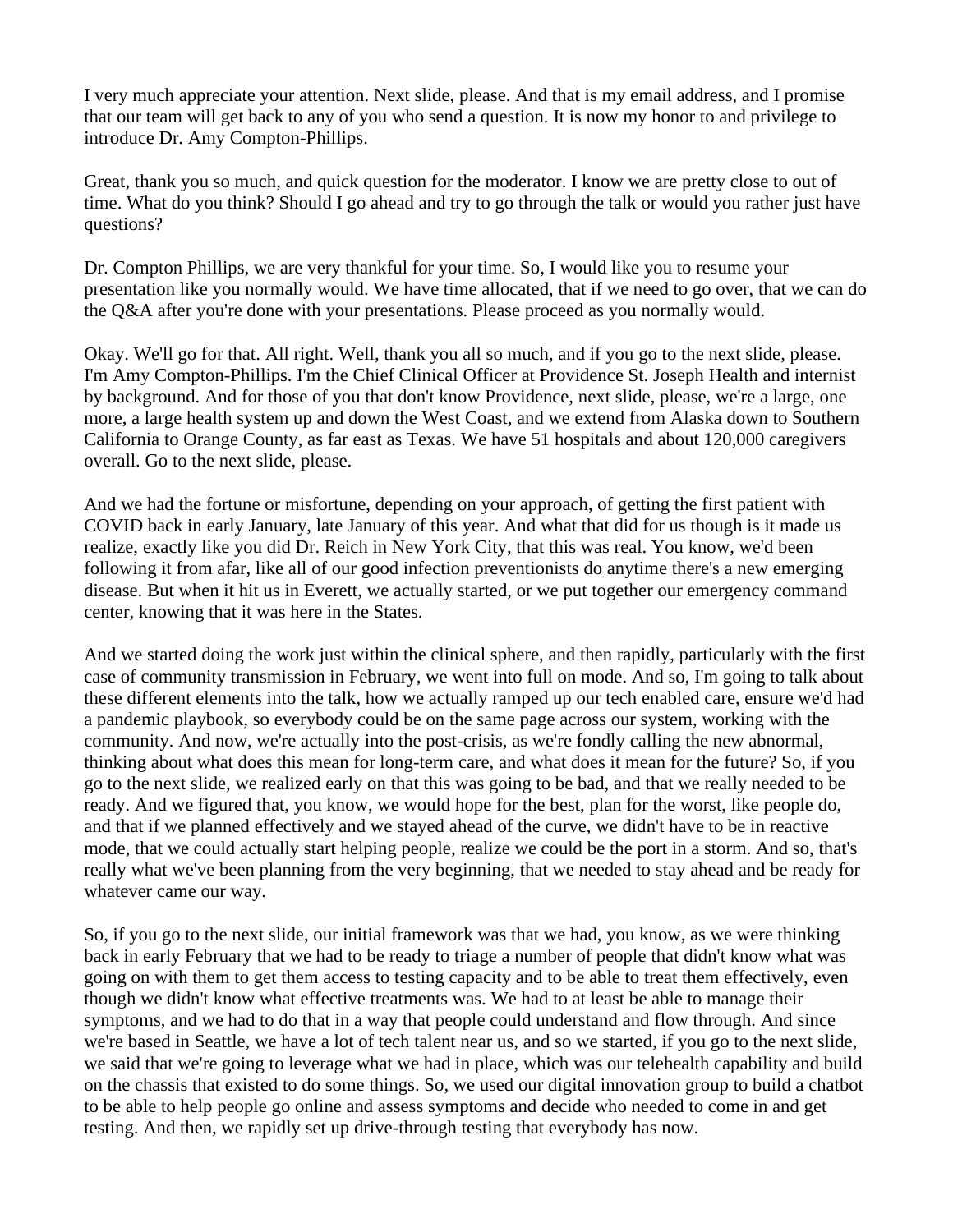At that point, the only people we'd heard of it being done was in South Korea, so we got that set up. We also had the capacity to click on to, and now I think everybody's doing it, into virtual visits that could help decide whether or not you needed to get testing. We also built something, because we knew that we wouldn't have bed capacity or we were anticipating we wouldn't have bed capacity for everybody. So, we built a home monitoring program, where if people were at risk for, you know, they were in a high risk population, and we were still waiting for, you know, 24, 48 hours or at one point it was up to seven days turnaround time for test results, we'd send them home with a pulse ox and a thermometer. And, in fact, we could even mail it out, if they never came in, that this was all done virtually, so that we could do self-monitoring at home.

And we started up by using our tele-ICU nurses to be able to staff that instantly, because we turned it on in like, I don't know, two days. And so, and now we've had about 2,000 patients go through the selfmonitoring program, and it's been able to do things like keep 88-year-old people at home, that otherwise with COVID might be admitted just because of the risk pattern. We also rapidly have set up our acute care telehealth and, in fact, have turned on remote ICU monitoring. I think, actually, this week we go live in supporting New York with our tele-ICU monitoring to be able to rapidly step up, as well as tele hospitalist, so that we could actually ensure, that as you heard early on, hospitals in rural areas or underserved areas where there is a demand supply mismatch, we're able to support through telehealth. And so, having that chassis to build on instantly was a huge help, and, in fact, in the past, last year in 2019, we did roughly 70,000 video enabled telehealth visits.

At the moment, we're doing 70,000 in a week. So, 70,000 in a year in 2019, 70,000 in a week now. So, it's definitely been a huge scale event. If you go to the next slide, please. The other thing we did is we are progressing along, you know, we started out with, you know, like everybody, I think, probably in February and early March, you know, we were going we've got to figure this out, and then we realized the implications of what could happen, that New York had it happen.

You know, we didn't quite have it happen here in Seattle or on the West Coast, because we went to the social distancing very early, but we put together a pandemic playbook and that everybody in our system could be ready. And we really thought through what are the people that we need, what are the places that we need to do it, and what are the products, and we just went through what are our assets, where do we have them? We've put together an entire people plan. We now have a skills assessment tool for our online HR system to say who has what skills, so that we could rapidly redeploy. We did the same kind of pulling folks from the ambulatory environment to be in the inpatient environment. We taught all of our anesthesiologists how to turn OR anesthesia machines into ventilators and how that works.

So, we did a huge amount of the people work and caregiver assessing. We also did the same kind of thing with redeploying beds to be able to make, you know, ICU capacity be rapidly turned up. And in the product category, we did sourcing from all over the planet, but as the supply lines broke down, we got desperate and, as you heard, you know, ended up sitting down in our conference rooms and started to make masks. And the news heard, and that's how we ended up starting the 100 million mask campaign and now have recruited a significant number of corporate partners to help with ensuring the PPE supply is actually manufactured here on shore, so that we could keep our people in the PPE supplies that we need. We've actually gotten to the point now on the West Coast that we're starting to between conservation measures, between our reprocessing measures, because now we're able to do reprocessing of all surgical masks and of N95s, as well as through supply chain improvement.

We're actually starting to phase back in going to N95 protection, where previously we had all droplet protections. So, it's been good being able to have those supply lines start to improve. If you go to the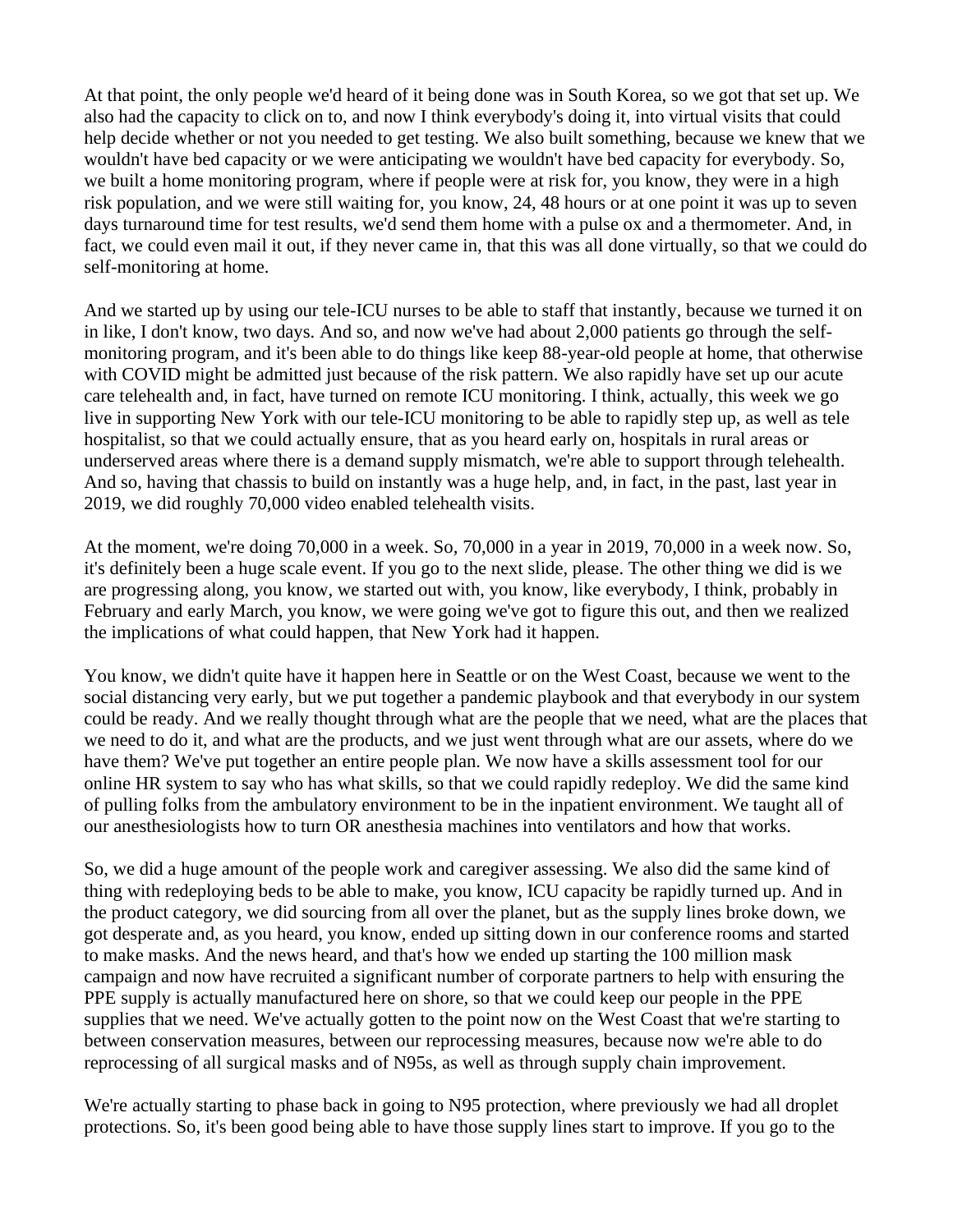next slide. The pandemic planning was really important, but then we started seeing about two weeks or three weeks ago now here on the West Coast that we were probably over the peak of the curve or we were at least on the plateau of the curve, that our social distancing on this slide had actually been able to take us from what we were expecting, which is the red line down to the blue line, that we had decreased the transmission so much that we were going to keep the surge within the capacity of the healthcare system to be able to care for it. And because that happened, we've been able to start thinking that what is this new abnormal? What is it that we need to be doing now to figure out how to keep care happening in a post-COVID world? And so, that's really what the work is today, is to say, how do we do things like ensure we have COVID free sites, so that we can make patients be comfortable to come back in? We've seen our rates of people coming in for heart attacks and strokes, so things that you would not expect to be cured by COVID, go down by half.

We have anecdotally seen a significant number of people coming into our ERs with completed MIs and completed strokes that are no longer reversible. You know, we can't give TPA or any kind of antithrombotic therapy for, and because of that, our belief is that it really is fear keeping people away. And so, now as we're starting to come down the backside of that wave, we have to figure out how to help people get the acute care that they need and also think about how do we get people the ongoing care that they need. And so, at the moment, we're very much focused on how do we actually start to get people back to ensuring that it's not everything else that is impacting their health the way that we worry about. So, if you go to the next slide, what we've decided to do is we simply have to be able to use data to drive our decisions and so one more slide, please.

So, from the very beginning, we'd done it sounds like what you all did at Mount Sinai, and we started doing this, honestly, in late January, was building a data registry, a Coronavirus epidemic registry and data platform, that is incredibly helpful for us and actually not just looking at where we are at the moment, but looking at where we think we're going. And so, we can in real time, and this was just a screenshot of Monday's, I think, just because that's the day that we sent in the slides. So, just saying, you know, where are we, how many vents are we using, what's our capacity, what is it we can do? And you can see that our number of patients with COVID are significantly down off of our peak. So, we really do believe that we're on this backside of the acute care, but we're not filling up our facilities, and they're normally pretty full to the rim. And so, again, this is back into okay, what's the clinical care recovery look like? One more slide, please.

And so, the nice thing with the tool is it's not just planning on what's going on, but we can look at outcomes. And so, this slide happens to be of people who've been discharged from our facilities that use EPIC. So, it's not all facilities, but it is the 34 that are on EPIC right now, and so we're starting to look in and be able to do a little bit of both operational learning, as well as we can start doing health services research and look at kind of population level dynamics and saying, what are the people like, like things that we're seeing right now, about 25% of our admitted patients do die, and it's about 75% live, which is pretty good, because this is a very sick population that we end up admitting. We are seeing that, at the moment, we haven't had the kind of racial demographic differences that other parts of the country have seen, but our people of color tend to be younger than the people, the Caucasian that we admit to the hospital. And so, it's going to be really interesting, as we go along, understanding what's driving our outcomes.

Next slide, please. One thing we know, as we move forward and as we start talking about potentially reopening up the country, one of the tools that we need to have is syndromic surveillance, that unless we have testing, universal testing on demand for everybody, given the fact that we recognize that there is a symptomatic transmission of this germ, that we need to be able to look ahead and see what's out there,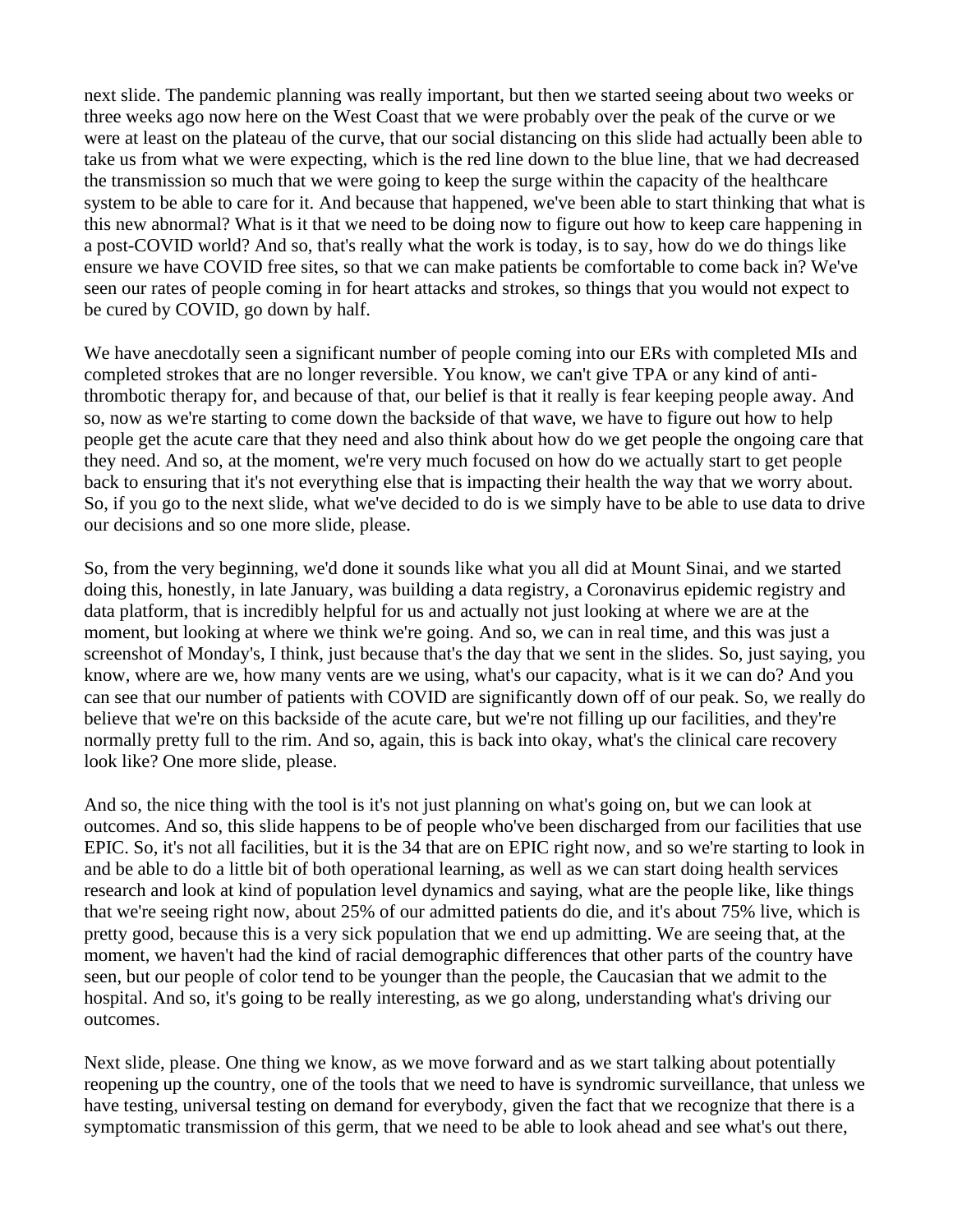what's going on in our communities, what's going around in our communities. So, one of the elements of our covered registry is syndromic surveillance, and we look for cough, fever, and shortness of breath. And so, if you actually just look at what our data, what we're seeing in our markets, so in our emergency rooms and our urgent cares, with people coming in with cough, fever, and shortness of breath, you can see that in February orange is it's more common than previous years, blue is it's the same as previous years. You can see in early February, we are starting to see a few pockets where we were getting slightly more cases than in previous years.

In March, we were seeing a lot more cases than we did in previous years, but by the end of March, it started going back down again, and that same pattern happened in Seattle, in Portland, in LA. And so, it really was telling us that the social distancing measures, that we did early and have done for quite a while out here on the West Coast, have been making a difference impacting the spread of the syndrome, the symptomatic syndrome that comes along with COVID. And it's going to be helpful, by the way, as we're going to keep monitoring this, as we start opening things up slowly, to see whether or not we have early signs of recurrence of outbreaks. Next slide, please.

As we're looking forward, one of the key things that we're doing is thinking about okay, as we come down of wave one, what is it we need to be doing to get ready? One, in acute care, what's that backlog of people who have put off not only issues like are strokes and heart attacks but also things like their cancer therapy or their surgery to debulk, you know, a tumor that they really need done, but were afraid to come in.

And so, right now, we're in the process of saying, how do we actually get restarted again? Who do we need to test? When do we need to test them? How do we ensure that our staff feel safe from carriers and our patients feel safe from our staff? And so, we're going through developing all those algorithms right now, and testing capacity has upped dramatically across the country, particularly through the reference labs in addition to our own labs. And so, right now, we're looking at the moment to resume some component of clinical care on May 1st, and so working hard to get that done.

In addition, chronic care, we previously had around 60,000 visits a day in our ambulatory clinics. We're down to about 10,000 a day visits in person, but about 12,000 virtual visits. Still, that's a third of the number of visits that people had previously, and so we're trying to think about, in chronic care, what is it we can be doing differently? How do we leverage remote technology? How do we leverage virtual care visits, so that we can ensure we're meeting the demand of people that need chronic care? And in population health, we're actually starting to talk to all of our insurance companies and our payers to say we think that there's been something positive coming out of COVID and that people are now adopting to virtual care.

We don't want to go back to the fee for service treadmill. So, how can we actually use this moment to get particularly to primary care capitation, so that we can actually ensure we're providing access to care with minimal burdens to everybody across our populations. And so, we're thinking right now of this moment with COVID not only in how do we manage through a pandemic and through a crisis, but using this as an opportunity to say, let's actually revamp the healthcare system, so that we can have something better on the backside. If you go to the next slide. So, our learnings that we've had today is we absolutely had to plan for the worst, and it says here expect more epidemics, but it's expect more waves.

And so, that's why we're doing the syndromic surveillance, as well as being prepared to flex up and down, as the demand goes up and down in each community, that we really need to think about ensuring that what we were able to do very rapidly in this pandemic creates lasting benefits, particularly when it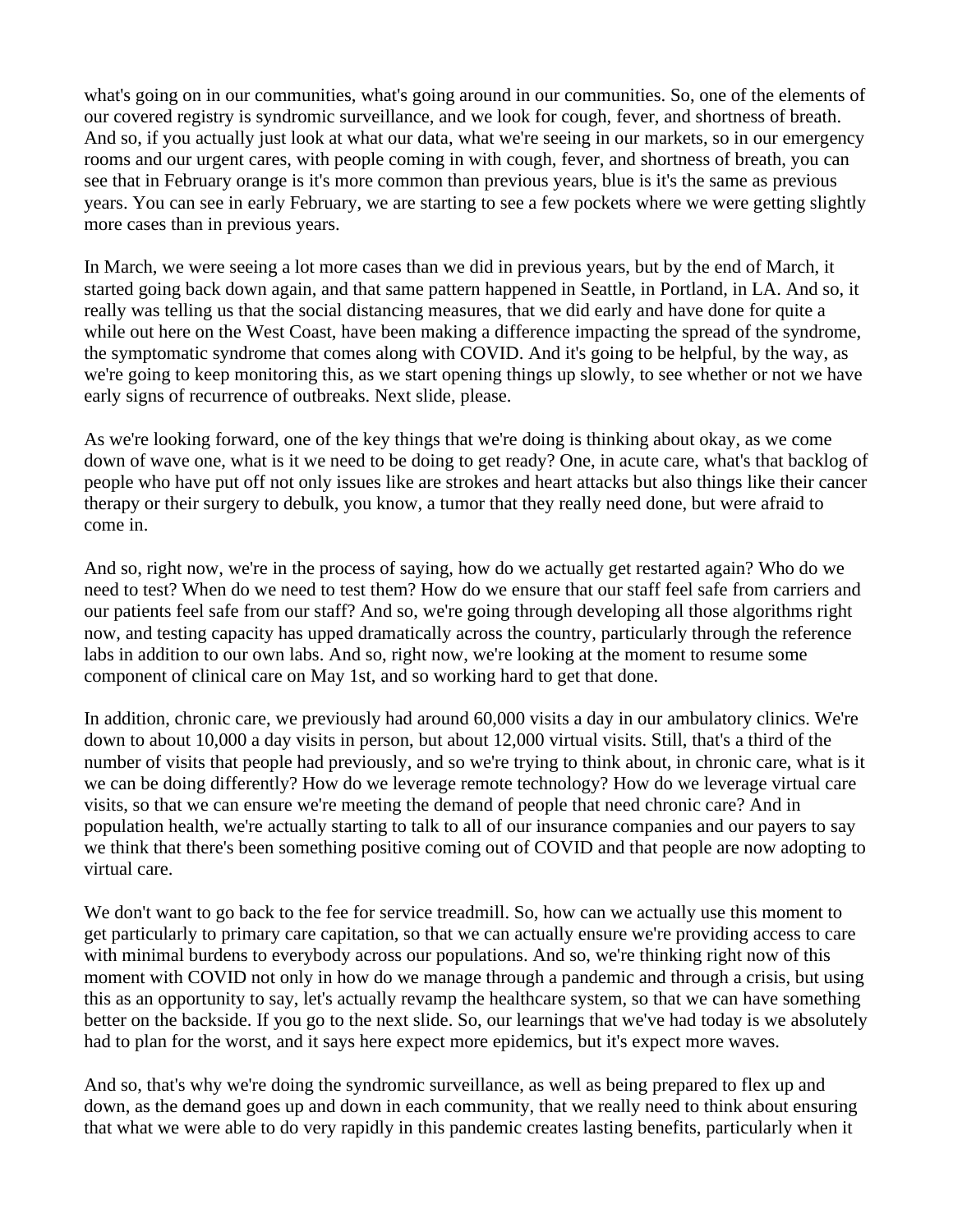comes to remote health and remote technology, because we know that our patients are loving that. I didn't tell you, but we've been tracking our net promoter score of our telehealth programs, and they're well into the 80s, which is like, you know, better than better than Amazon and way better than Nordstrom. So, it's been very well received by patients that we know that we, you know, one of the challenges advocate together is that we are working hard to solve this public health crisis with a privatized health system. And so, we can only do that by working together, and so it's a big part of what we've been doing is trying to collaborate across many boundaries, so that we can sort out how to provide care for all in our communities. And then, last one of the key points is the environment's chaotic.

I really liked the leadership rounding message that that Dr. Reich shared, because it's been essential for us. We've had a very regular clear cadence of huddles each morning at 7:30 with an emergency operations group that comes together every day at 3:00 and regional huddles and system huddles and walk arounds by leaders. And by having a very reliable cadence, it's been a little bit of a reassurance, a little bit of regularity to be kind of a flotsam to hold onto in the storm of chaos that people are feeling at the moment. And as long as leaders can be there to be steadfast in chaotic times, it's been incredibly helpful for the psyche of our caregivers and for our patients.

And last but not least, being a consistent voice is really important, that make sure that we're not just telling, but we're listening. And so, we're really focused on ensuring that we have very clear two-way communication, because we know the other big thing that we know is that after the heroic phase of responding to a crisis, we expect to see the pit of disillusion. And we know that's coming, and so we just need to be able to listen and be ready for it, because people can't keep going in hero crisis mode for a prolonged time.

And so, we need to be ready and help, as people navigate the letdown that we know is on its way. So, that's all I have to share, very similar to Dr. Reich, happy to answer any questions and help with anything that we possibly can, because this is clearly something that we're not just all in this together across the US, to be honest, we're all in this together across the globe. And it's an all-in approach to winning against COVID, and that is the enemy that we're here to beat, and so we're all hoping we can do that together. Thank you.

Presenters, thank you for providing our audience with such useful information on this rapidly evolving pandemic and sharing your personal experience and insights. We appreciate your time and value. You're sharing such helpful information and lessons learned in your respective hospital systems thus far in the COVID-19 pandemic. At this time, we will go into our Q&A session. Please remember, you may submit questions through the webinar system by clicking the Q&A button at the bottom of your screen and then typing your question.

Also, remember, we are looking for best practices and lessons learned. If you'd like to share, input those in the Q&A field as well. So, our first question, there was mentions of telemedicine.

## **So, we've seen quite a few questions on telemedicine, and our inquirers would like to know, can you talk a little bit more about telemedicine strategies that were already in place, and how did each of the healthcare systems work to scale them up and what that involved?**

Sure. Want me to go first? This is Amy Compton-Phillips, and at Providence, before we -- before COVID, we had both a express care virtual, which was our on demand urgent care kind of platform, and we were doing about 50 to 70 visits a day with express care virtual. And we also had a telehealth program, supporting about 110 hospitals, using telestroke, tele-ICU, telehospitalist, tele behavioral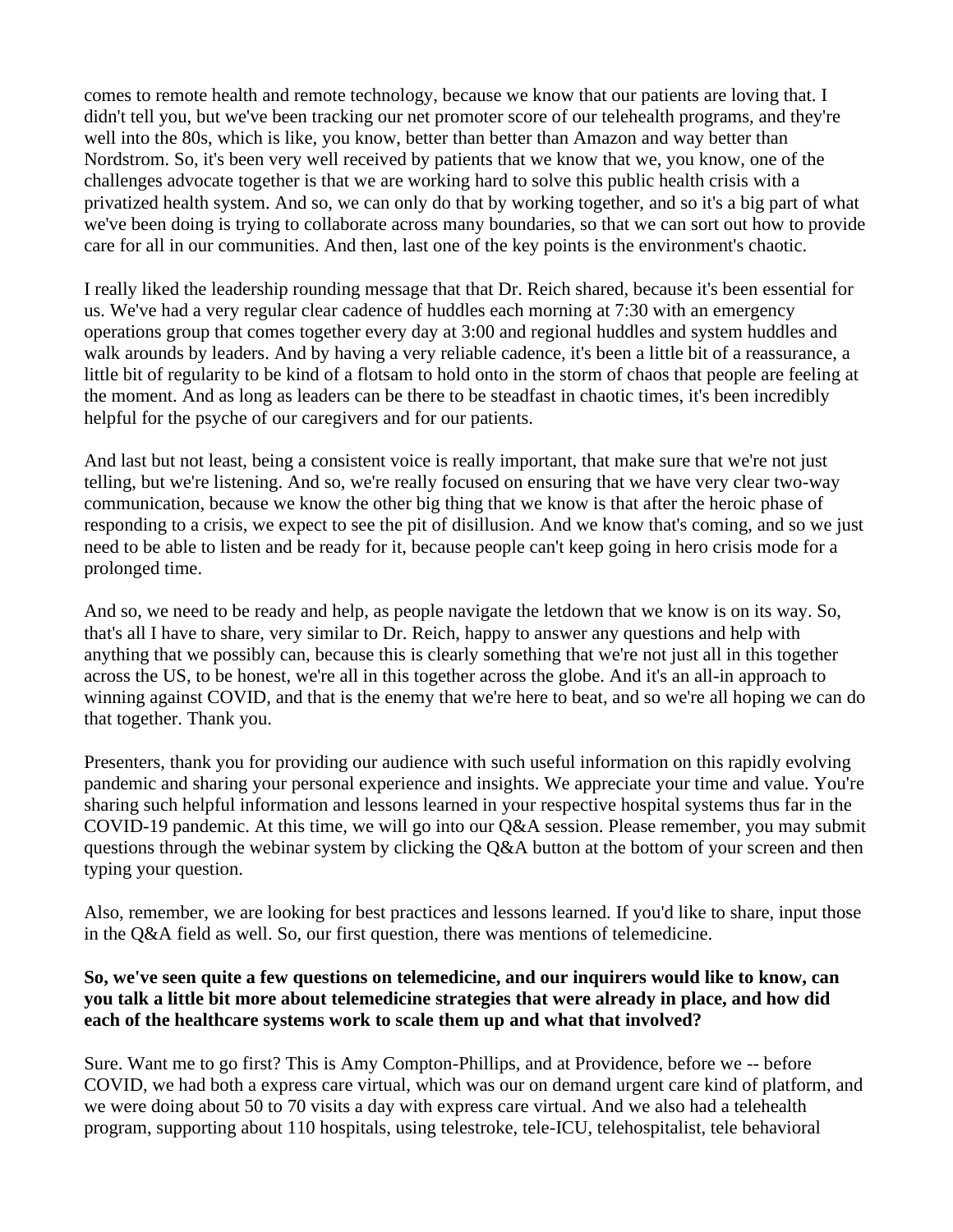health, and so, we have that functional platform. It was expanding the uses of that platform that we did very rapidly, and we use several different technologies, because the B2B, you know, the supporting hospitals takes a different technology than B2C, supporting patients. One thing that we did was turn on, in the middle of this, 7,000 primary care physicians the capacity to do telehealth visits in one day.

So, our IS group was absolutely amazing, and in primary care, we're using Zoom as the platform. In the hospitals, the hospitals we're using InTouch devices, as well as EPIC functionality as the platform. But having the platform that existed helped to rapidly scale.

Dr. Reich, would you like to add anything?

Yes, thank you. I think I just pulled up the appropriate email. We went from about 25 visits per month to about 2,500 overnight. We're a smaller health system than represented by Dr. Compton-Phillips, but the majority of that technology worked out to be EPIC-related.

We used EPIC video visits, EPIC telephonic visits, both increased by two orders of magnitude, and then also, there were a dramatic number of people who declared themselves as COVID-19 new patient assessments as part of that. And then, we set up a skin of a telehealth program called Mount Sinai Now, and that also ramped up from four to nine visits a day to 200 visits a day. So essentially, every telehealth platform that we had absolutely exploded with the pausing in New York, meaning the social distancing.

Thank you for your responses. Our next question is regarding deferring care for your non-COVID patients. This is something that was brought up during the presentation. **So, the question is asking, "Did you, or have you had time, so far, to go back and quantify the number of patients deferred care for non-COVID conditions because of the pandemic?" And follow up is, "How -- are you seeing more severe presentation of conditions than you would normally expect?"**

Well, I'm  $-$  I can go first on that one. It's actually shocking how empty our emergency department is. This morning, there were 25 people in the emergency department at Mount Sinai Hospital. The number is usually quadruple that, and for whatever reason, people are hiding at home with their chronic conditions, afraid to come to hospitals. We did, of course, mention the telehealth component to it, but it is unknown what's going to happen in the New York area once people feel comfortable to come out again.

But we have not seen any major increase of the number of stroke codes or STEMIs within the city. And so, it's very strange we had about a 98% reduction in overall surgery at the peak of the crisis, and we still are much earlier in the process than the West Coast, specifically, the Providence system. So it's too soon to say whether there'll be that bounce in the green line that Dr. Compton-Phillips showed, and we are expecting that there'll be some return. But I guess every region is going to have its own pattern, and we have yet to see what that will be in New York region.

Yeah, it's been really interesting, and, you know, I think it's going to be really helpful for the CDC, you know, with MMWR maybe six months from now to look back and say what happened to the rate of sudden death or what happened to the rate of strokes during the time of COVID. We are now seeing anecdotes coming in, because as I mentioned, ours are down by half. So, they, you know, they didn't go down by 98%, but they're down by half, and the anecdotes coming in from our ERs are, like I was talking with an ER doc yesterday, and he was telling me about a gentleman who had amaurosis fugax, lost vision in one of his eyes three days earlier and didn't want to bother his daughter whom he was social distancing from. And finally, when he told his daughter she made him call 911, and he came in,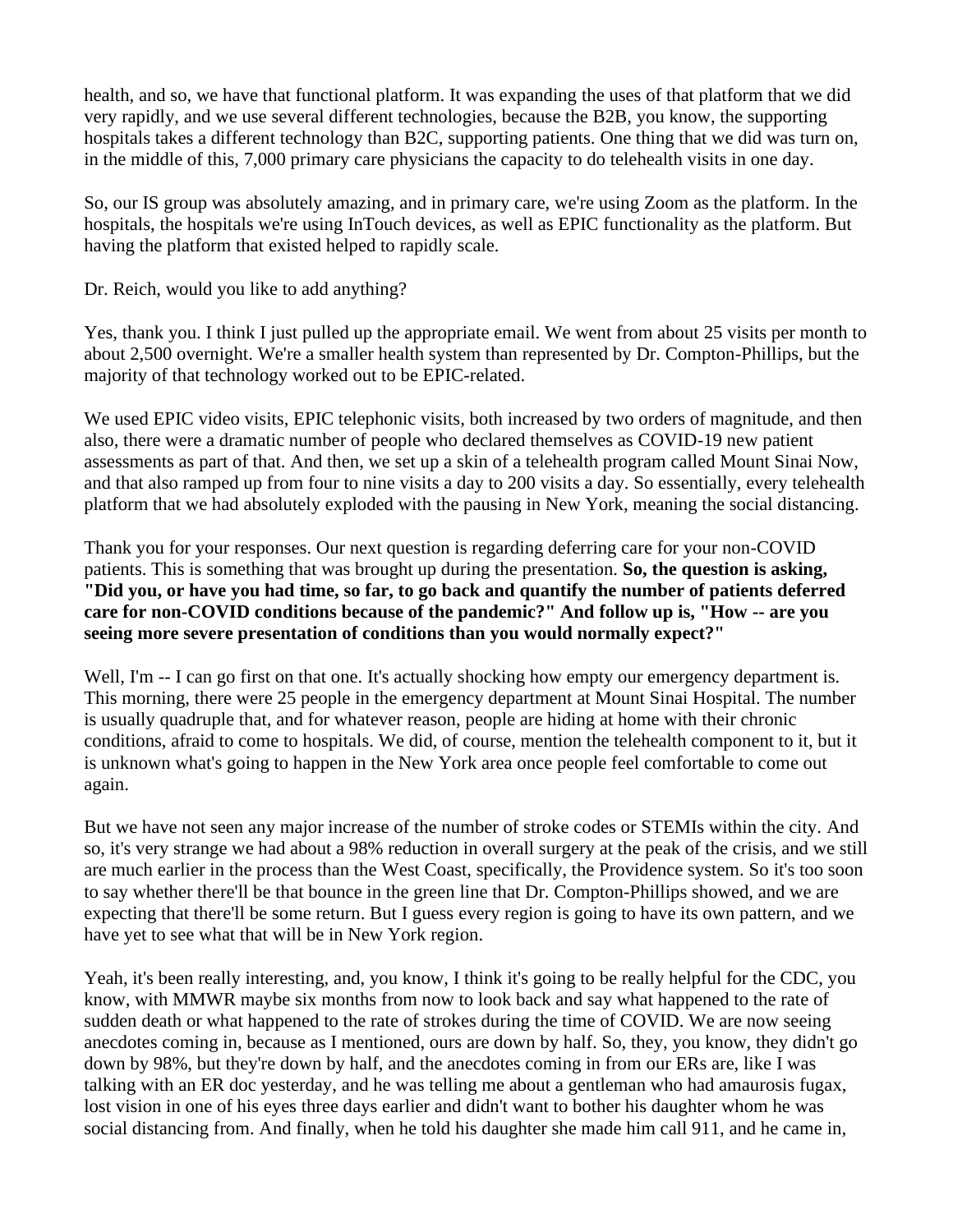but, you know, with a completed stroke at that point. So, it's just really challenging understanding in the thick of it what the difference is, but we do know the acute cases are down by half, and none of us are supposing that COVID cures cardiovascular disease.

So, we think we're just not seeing it is our hypothesis.

Thank you for that. I appreciate both of your insight on how that is playing out. Next question, I think, is mostly for you Dr. Compton-Phillips, because I know that Dr. Reich went into some detail on PPE. **Can you talk a little bit more about how Providence optimized PPE use for staff members? And then, can you also elaborate on if you had any strategies similarly for optimizing ventilator use?** 

Yeah, yeah to both. So, we, with our first patient, we literally had Ebola level PPE. So, it was, you know, incredibly strict PPE. That was January 21st. We rapidly went down to contact airborne precautions with eye protection, double gloving.

So, that was in late January, but that was requiring six changes of PPE per shift, when our first patient was on the floor, and 22, when he was in ICU. And so, we realized we had to start conserving. We had to start doing something. We, by the way, because we had that early patient, started very early ordering in additional PPE. And so, we had a little bit of grace in figuring it out, but we did go down to contact droplet precautions with eye protection, using respirators for aerosol-generating procedures back in early March.

And now, because our supply chain, as we have actually been able to start reprocessing both surgical masks and respirators, as well as getting in some large shipments from abroad, they finally started coming through. We just, this week, are now starting to go back to the CDC recommendations that say go back to having respirators when the supply chain allows. We're just now starting to go back to the respirators right now, as the supply chain's opening up. So, it's been the same thing that Dr. Reich talked about that, because the suppliers are different than we normally have used, the staff, it's challenging for the staff.

It's like, well, why don't I have my usual gown, where did this flimsy yellow thing come from? Well, the flimsy yellow thing is what we could get, and so, you know, supposedly it's just as good, and that's what our people say is just as good, but it's not what you're used to. So, it is very frightening for the staff. It's been and taken a lot of communication, and I'm still not positive with all the changes that we have the full trust of everyone that we're trying to do the right thing. But it is part of why we're trying to go back to respirators as soon as we can because if we don't have staff, if we can't keep our staff healthy and whole, you know, mentally and physically, we can't take care of patients. Of course, we want our keep our staff healthy and whole, but again, as I anticipate as coming down into the post-heroic phase into the cranky phase, that I know that PPE is part of that.

And we, by the way, never had to get to any of the innovative ventilator options that we were all thinking we were going to have to do. So, we never had to split ventilators. We never had to create ventilators out of modified BiPAP machines or CPAP machines. We did at one point have to get to using our OR anesthesia machines as ventilators, but that was a fairly brief thing, and then we've been able to go back to having a sufficient ventilator supply.

Thank you so much for that. **Our next question, I think, is for all our presenters, and that's asking about strategies that your facilities may have had to use to move patients to facilities that had a**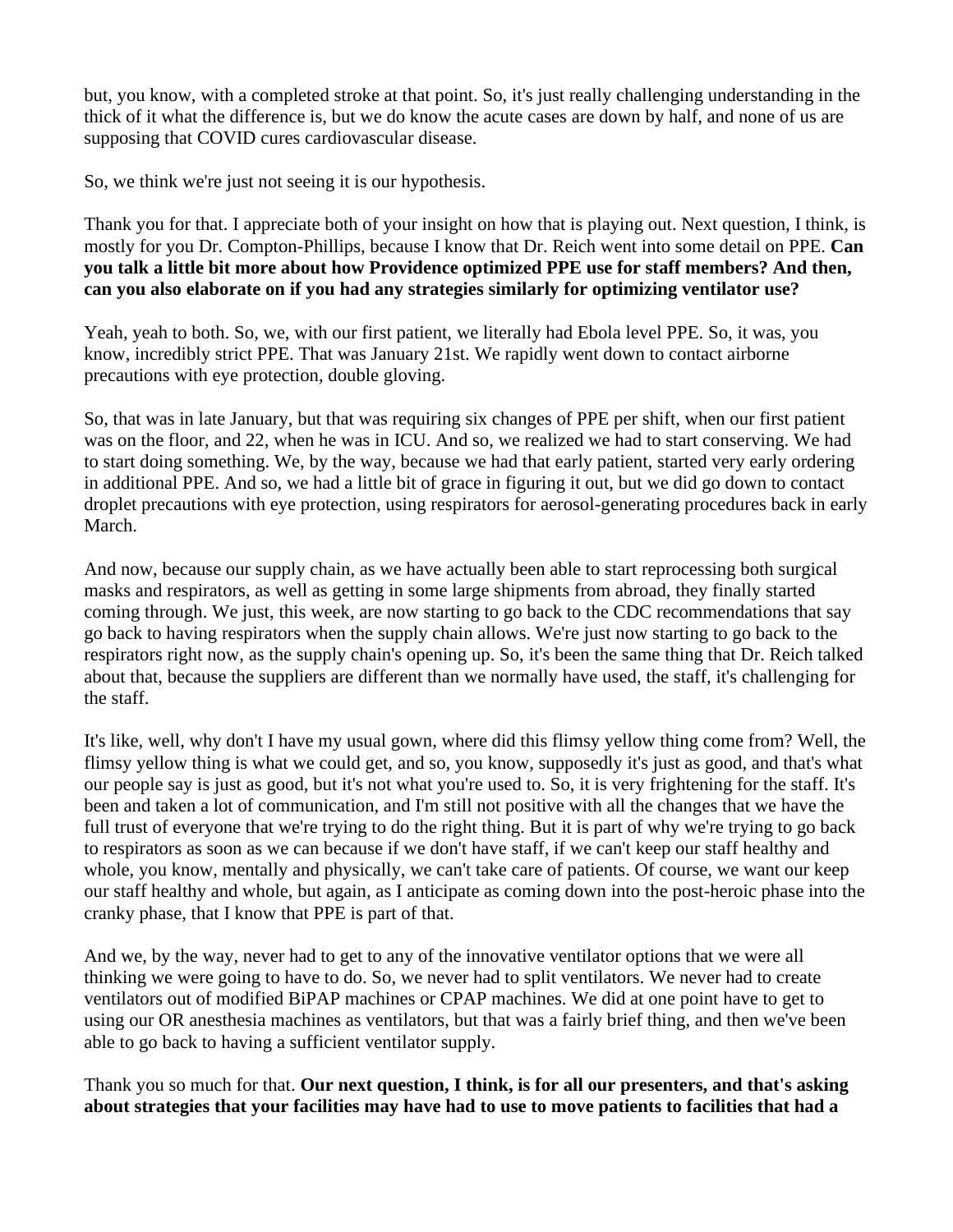## **lower burden in your community as surge capacity to alleviate burden on your heavily burdened facilities, if you had any of those strategies or ideas that you could share?**

Well, to this day, our transfer service, which is headquartered at the corporate headquarters for the health system, has literally saved hundreds of lives by moving patients around the health system from the overrun hospitals in Nassau County, Brooklyn, and Queens into Manhattan and also into the field tents in Central Park. There is nothing, nothing short of miraculous to see that we were able to take patients from hospitals that are very close to nursing homes and socioeconomically depressed areas of New York and move them into other areas as quickly as we could make capacity. So, I think I'll leave it at that, but effective transfer within a region will save lives.

Yeah, I would agree we never hit the point that we were totally overwhelmed, as I mentioned. We started trying to cohort all of our, and particularly in downtown Seattle, all of our COVID positive patients to one facility and realized okay, that was a no-go, because every facility had more COVID patients. And so, now we're thinking of reverse cohorting, mostly for the trust of our patients with putting all of the non-COVID patients into one facility for doing these urgent surgeries that we feel like we need to get scheduled sooner rather than later. And so, we're doing the opposite now, as we as we think about how to get going with non-COVID care again.

## Thank you. **Next question, "Can you speak a little bit to your healthcare workers that may have been exposed or were ill with COVID-19? Did you implement any kind of worker exclusion or paid leave policies for those, and can you talk about if the CDC guidance of healthcare workers returning to work was helpful?"**

I think I'll start. This is David Reich. When we, obviously, are in New York City, where we have a very advanced public health department in our city Department of Health and Mental Hygiene. We have the New York State Department of Health and, of course, CDC guidance. And so, there was a slight deviance among the recommendations in terms of number of days in New York, and, of course, our healthcare system was a bit more overwhelmed than perhaps other regions.

And so, we are bringing people back to work after 72 hours afebrile without antipyretics with resolving symptoms. I'm usually supposed to do air quotes when I say that one and also, at least seven days since diagnosis, not 10. So, it is a little bit different than CDC, but I think that, frankly, the expediency of trying to maintain a workforce, which is so incredibly stressed, led to a slightly different interpretation by the state and city authorities.

Yeah, and so at Providence, we did use the same, the CDC guidance, so really, really appreciated having that, but it was a lot more than that. We have lots of HR policies that we added in, just because it was such a chaotic time. So, we did things like we continued pay where services were altered through April 30th. We had, for example, ASCs and primary care offices and urgent care clinics that literally just stopped doing work. But we continued the pay of those people, even if we couldn't repurpose their work at the moment.

So, we did pay some people to sit home. We also gave people 80 additional hours of paid time off, because we knew that it was going to be really challenging, added short-term disability coverage for people that hadn't been employed long enough to have it. We provided some backup childcare, because with schools closed, we knew that particularly for, you know, parents of kids it was going to be impossible for them to come into work. And so, we contracted with an agency that provided drop-in childcare, and if the agency ran out of childcare, we gave employees \$100 a day for their own resources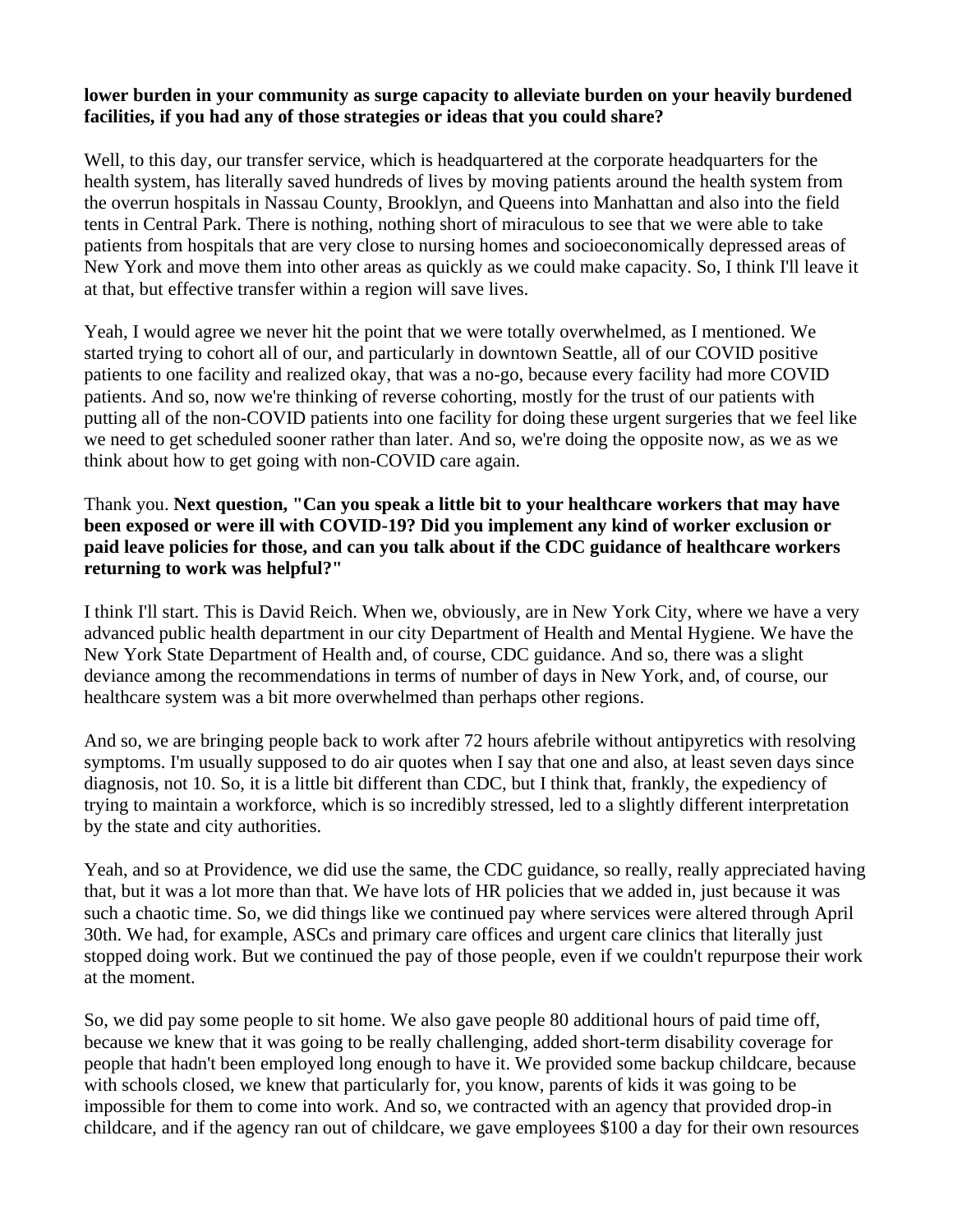to pay their own childcare, even if they could find a neighbor to watch their kids. And we also set up hardship loans to our credit union, because we realized it wasn't just COVID exposure that was putting people out of the office, but a lot of life circumstances and so really, really worked very closely with HR to ensure that our people could come into work.

Thank you very much, and I think we have time for one last question. **So, I think let's talk a little bit about lessons learned so far, even though we're not at the end of this pandemic by any means. The question I want to ask is, are there any new strategies or lessons learned that you have implemented during this pandemic that you would plan continuing using, even after the crisis is fully over?** 

Well, I certainly can take that one on. I think that we learned how to bring together five pharmacy and therapeutics committees and academic leaders to establish something new, like the Anticoagulation Protocol in about two days. And we learned that it was feasible and impossible, and so I think that that is a message that we can take away is that our normal sort of bureaucratic and academic arguing over the details of how many viruses can dance on the head of a pin ended very quickly, and we were able to reach consensus. So, I certainly hope that that's a takeaway from this.

We learned that exact same takeaway and absolutely loved it. The other thing is that that, you know, listening is great, but decisions are critical. So, we made sure that we could be clear and decisive. The other thing, as I mentioned, simply, even if you don't know anything, communicating that you don't know yet is really critical, that leaders have to be present, they have to be visible, they have to be reliable, and that nothing should stop your ability to be available, when you say you're going to be available, because the frontline staff living in a chaotic world needs something to hold onto. And so, I think it's our job at the moment to be that rock to support the people who are being buffeted around in their community.

And I hope that we can continue that on an ongoing basis.

And this is Nancy Foster. I respect what they, what my colleagues have just said. I have sort of very different learnings from my perspective. One is I have been amazed at the number of novel organizations not traditionally part of healthcare, who've stepped forward to help us through this crisis. Being able to put up a red flag that says we're in trouble here we need some help doing X, whatever X is has brought forward people from the community, businesses big and small, and a variety of others.

I think that is a lesson we need to take to heart going forward, and then as someone who's worked in Washington for a very long time now, I have to tell you, I've also learned that federal agencies can move incredibly swiftly, when there is need for that. CDC, CMS, the FDA, they have pushed regulation out of the way, so that healthcare organizations can deal with this crisis at a pace I didn't even imagine possible, and I thank you all for that.

Thank you very much for that. On behalf of COCA, I would like to thank everyone for joining us today with a special thank you to our presenters, Dr. Harris, Dr. Reich, Dr. Foster, and Dr. Compton-Phillips, and to Dr. Robert Redfield for his leadership and taking time to speak with us today. A closed caption video and transcript for this call will be posted on COCA's webpage shortly after the live call at emergency. CDC. gov/COCA.

A video recording of this call will be available immediately after the call ends on COCA's Facebook page at www. facebook. com /CDCclinicianoutreachandcommunicationactivity. Again, that web address